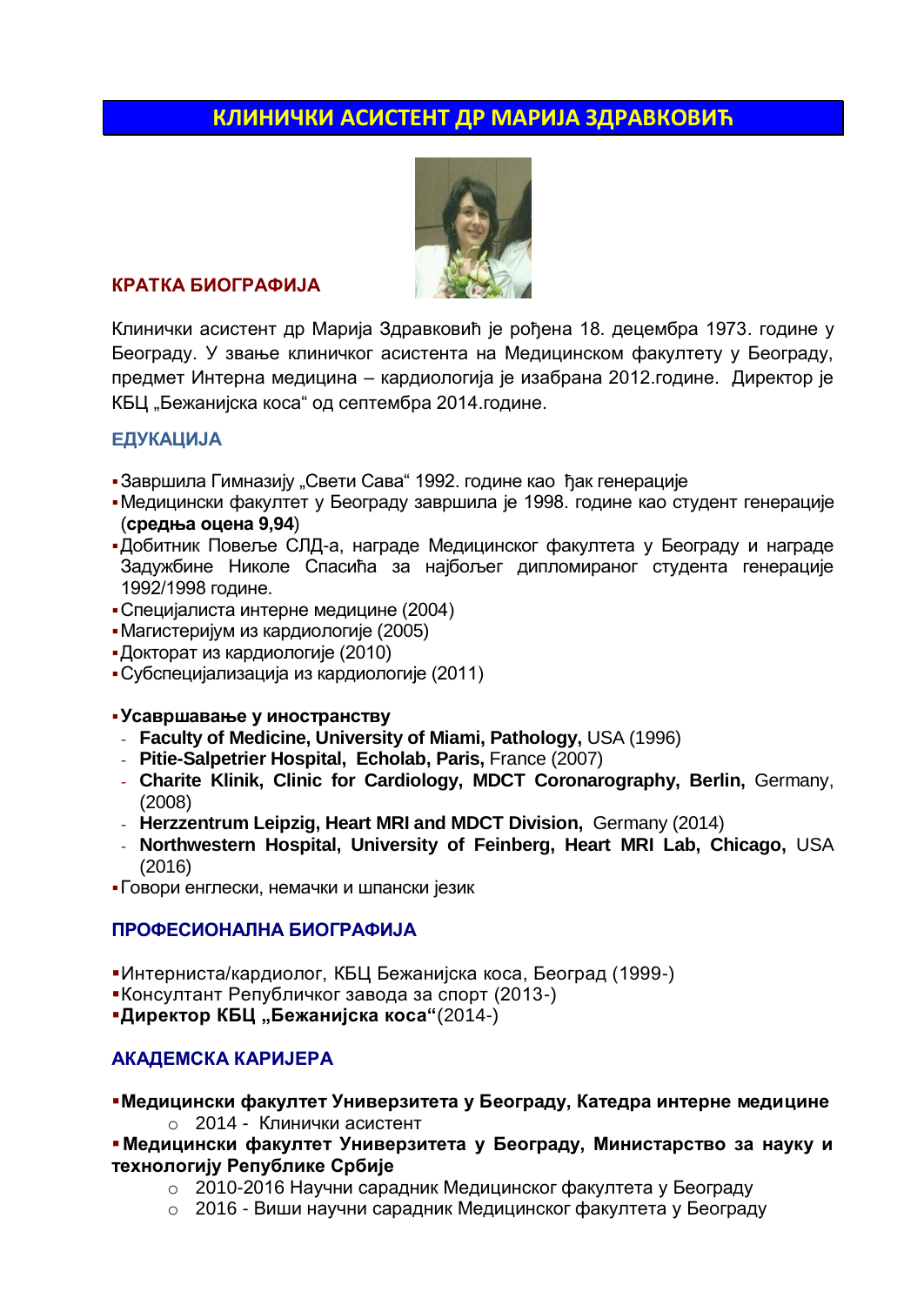## **ОБЛАСТИ УЖЕГ НАУЧНОГ ИНТЕРЕСА**

- Клиничка кардиологија
- Спортска кардиологија
- Неинвазивне кардиолошке имиџинг методе
- Хипертензија
- Коронарна болест
- Срчана инсуфицијенција

## **СТРУЧНА И НАУЧНА АКТИВНОСТ**

- **Члан Научног борда Удружења за хипертензију Србије**
- **Члан Научног борда Удружења интерниста Србије**
- **Председник радне групе за аритмије Удружења кардиолога Србије**
- 
- **FESC (2014-)** Hypertension, WG on Sport Cardiology, WG on Myocardial **Microcirculation ESC-a**
- Преко **20 предавања** по позиву на домаћим и међународним скуповима
- Преко **150 научних публикација**

Sprut Mapys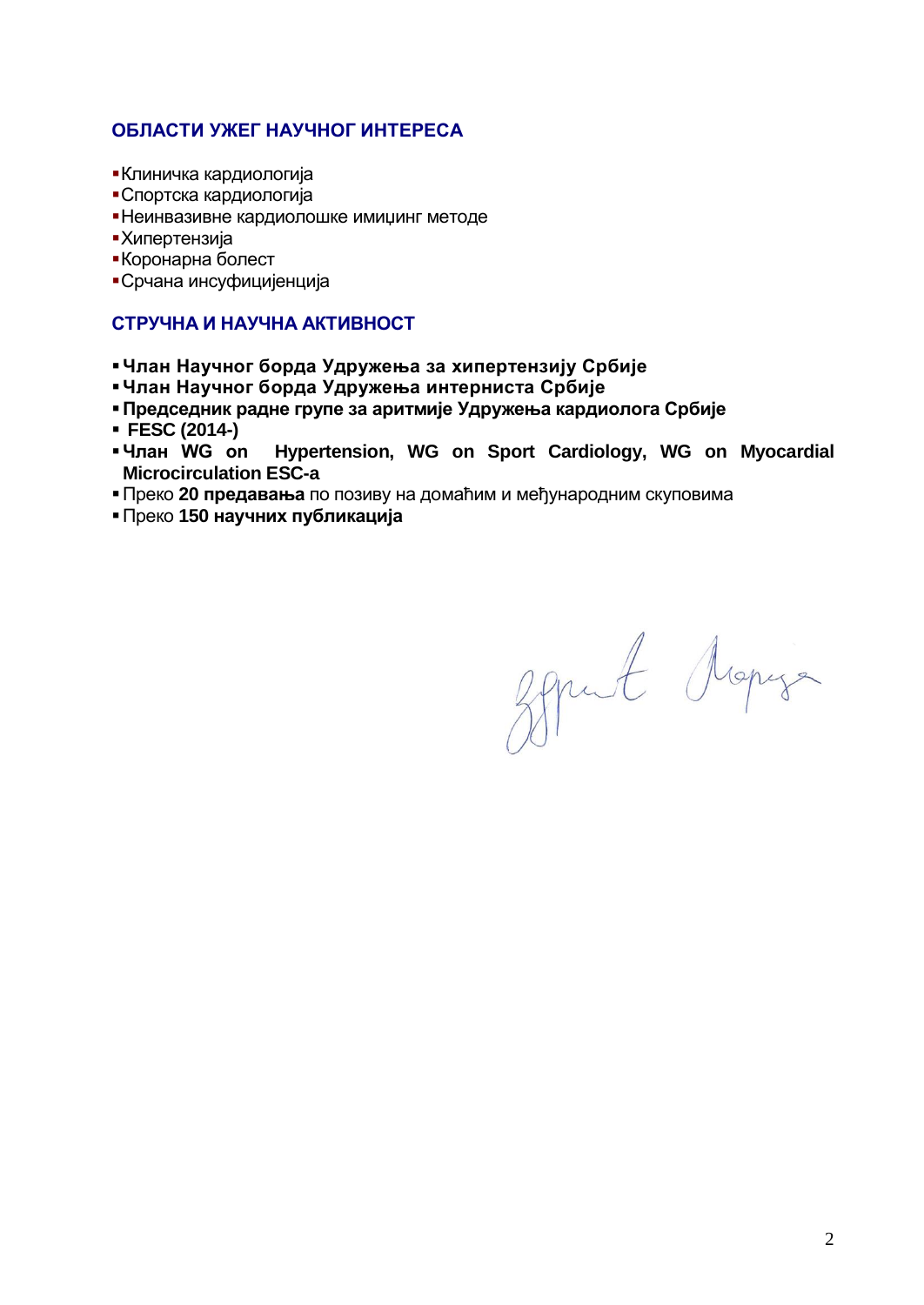## **БИБЛИОГРАФИЈА**

### **М20. РАДОВИ ОБЈАВЉЕНИ У ЧАСОПИСИМА МЕЂУНАРОДНОГ ЗНАЧАЈА**

#### **М21. Рад у врхунском међународном часопису**

- 1. **Zdravkovic M**, Perunicic J, Krotin M, Ristic M, Vukomanovic V, Soldatovic I, Zdravkovic D. Echocardiographic study of early left ventricular remodeling in highly trained preadolescent footballers. J Sci Med Sport. 2010;13 (6): 602-6. **IF 2.542 M21**
- 2. Viveca Gyberg, Dirk De Bacquer, Kornelia Kotseva, Guy De Backer , Oliver Schnell , Jouko Sundvall , Jaakko Tuomilehto , DavidWood , Lars Rydén ; **on behalf of EUROASSPIRE IV investigators (Zdravkovic M). Screening for** dysglycaemia in patients with coronary artery disease as reflected by fasting glucose, oral glucose tolerance test, and HbA1c: a report from EUROASPIRE IV—a survey from the European Society of Cardiology **DOI:** <http://dx.doi.org.proxy.kobson.nb.rs:2048/10.1093/eurheartj/ehv008> First published online: 10 February 2015**.( IF 14.723 M21)**
- 3. [KnezevicB,](http://www.kobson.nb.rs.proxy.kobson.nb.rs:2048/nauka_u_srbiji.132.html?autor=Knezevic%20Bozidarka) [Vasiljevic](http://www.kobson.nb.rs.proxy.kobson.nb.rs:2048/nauka_u_srbiji.132.html?autor=Knezevic%20Bozidarka) Z, [Rajic](http://www.kobson.nb.rs.proxy.kobson.nb.rs:2048/nauka_u_srbiji.132.html?autor=Rajic%20Dubravka) D, [Zivkovic](http://www.kobson.nb.rs.proxy.kobson.nb.rs:2048/nauka_u_srbiji.132.html?autor=Rajic%20Dubravka) S, [Lasica](http://www.kobson.nb.rs.proxy.kobson.nb.rs:2048/nauka_u_srbiji.132.html?autor=Lasica%20Ratko%20M) R, [Bankovic-Milenkovic](http://www.kobson.nb.rs.proxy.kobson.nb.rs:2048/nauka_u_srbiji.132.html?autor=Bankovic-Milenkovic%20Nevena) N, [Djindjic](http://www.kobson.nb.rs.proxy.kobson.nb.rs:2048/nauka_u_srbiji.132.html?autor=Bankovic-Milenkovic%20Nevena) Lj, [Jovanovic](http://www.kobson.nb.rs.proxy.kobson.nb.rs:2048/nauka_u_srbiji.132.html?autor=Djindjic%20Ljubica) D, [Milosavljevic](http://www.kobson.nb.rs.proxy.kobson.nb.rs:2048/nauka_u_srbiji.132.html?autor=Milosavljevic%20Jelica) J, [Radakovic](http://www.kobson.nb.rs.proxy.kobson.nb.rs:2048/nauka_u_srbiji.132.html?autor=Milosavljevic%20Jelica) G, **Zdravkovic M**, et al. Management of heart failure complicating acute coronary syndromes in Montenegro and Serbia. EUROPEAN HEART JOURNAL SUPPLEMENTS, (2014), vol. 16 br. A, str. A61-A66. **(IF 5,640 M21.)**
- 4. Lovic D, Stojanov V, Jakovljević B, Krotin M, Jurisic V, Djordjevic D, Paunović K, **Zdravkovic M**, Simonovic D, Bastac D, Lovic B. Prevalence of arterial hypertension in Serbia: PAHIS study. J Hypertens. 2013;31(11):2151-7;( **IF 4.222 M21.)**
- 5. Danica LP, Krotin M, Zdravkovic M, Soldatovic I, **Zdravkovic D**, Brajkovic M, Gardijan V, Saric J, Pokrajac R, Lovic D, Stevanovic P, Gajic MT, Vukcevic M. Early left ventricular systolic and diastolic dysfunction in patients with newly diagnosed obstructive sleep apnoea and normal left ventricular ejection fraction. ScientificWorld Journal.;2014:898746. **IF 1.219 M21.**

#### **М22. Рад у водећем међународном часопису**

6. Markovic O, Marisavljevic D, Cemerikic-Martinovic V, Filipovic B, Radovanovic S, **Zdravkovic M**, Stanisavljevic D, Mihaljevic B. c-FLIP does not correlate with response to immunochemotherapy treatment and outcome of patients with nodal diffuse large B-cell lymphoma. BIOMEDICINE & PHARMACOTHERAPY, (2013), vol. 67 br. 5, str. 445-9. **IF 2.086 M22**

#### **М23. Рад у међународном часопису**

- 7. Zdravkovic D, Bilanovic D, Randjelovic T, Granic M, Djukanovic B, Ivanovic N, Dikic S, Nikolic D, **Zdravkovic M**, Soldatovic I. [Allogeneic blood transfusion in patients in Dukes](http://www.ncbi.nlm.nih.gov/pubmed/20151229)  [B stage of colorectal cancer.](http://www.ncbi.nlm.nih.gov/pubmed/20151229) Med Oncol. 2011; 28(1):170-4. **IF 2.140 M23**
	- **9.** Prijic SM, Vukomanovic VA, Stajevic MS, Bjelakovic BB, **Zdravkovic MD**, Sehic IN, Kosutic JLj[.Balloon dilation and surgical valvotomy comparison in non-critical](http://www.ncbi.nlm.nih.gov/pubmed/25388630)  [congenital aortic valve stenosis.P](http://www.ncbi.nlm.nih.gov/pubmed/25388630)ediatr Cardiol. 2015 ;36(3):616-24. **IF 1.310, M23**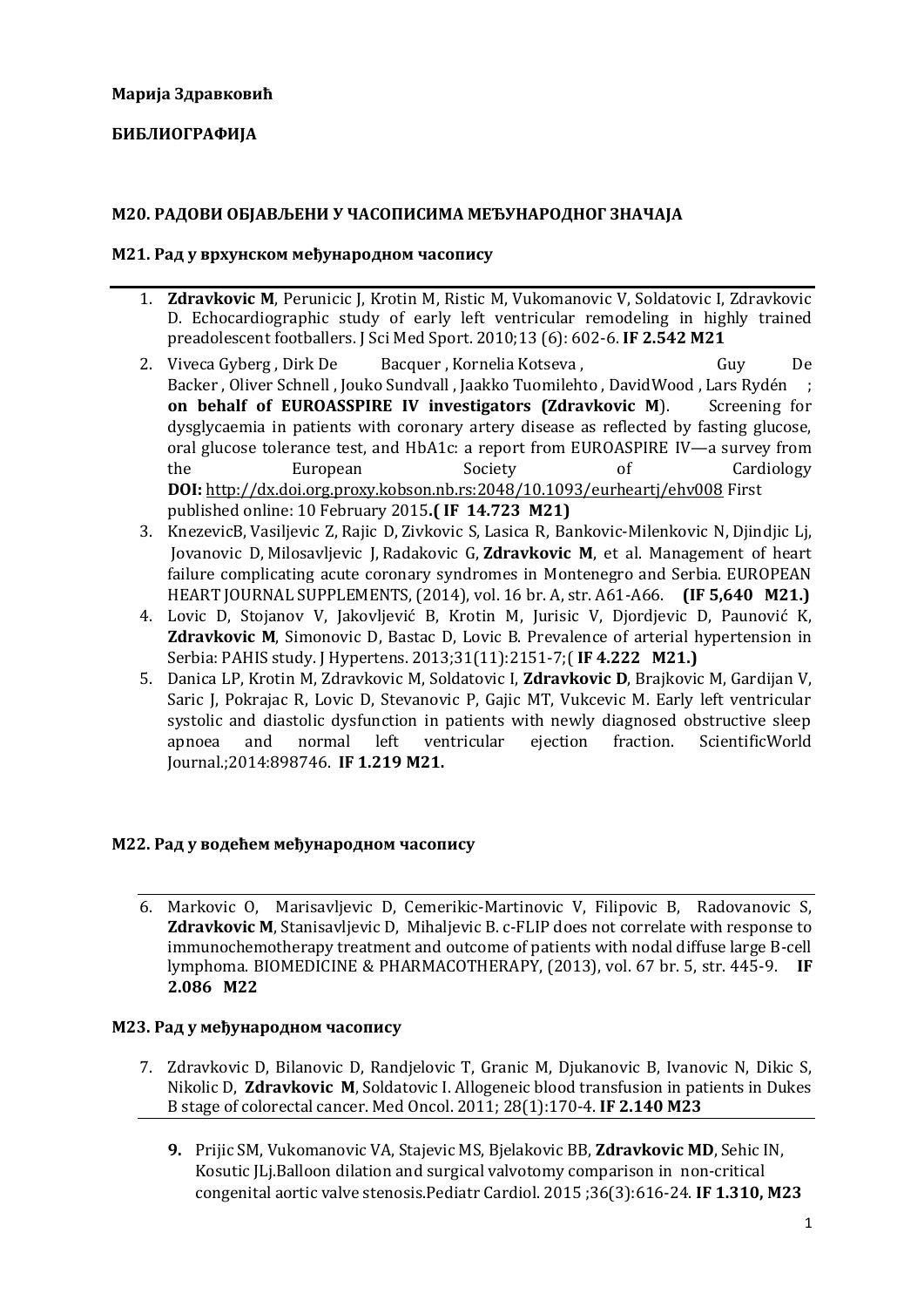- **10.** Milovanovic B, Filipovic B, Mutavdzin S, **Zdravkovic** M, Gligorijevic T, Paunovic J, Arsic M[. Cardiac autonomic dysfunction in patients with gastroesophageal reflux](http://www.ncbi.nlm.nih.gov/pubmed/26078576)  [disease.W](http://www.ncbi.nlm.nih.gov/pubmed/26078576)orld J Gastroenterol. 2015;21(22):6982-9. IF 2.369.
- **11.** Koracevic G, Vasiljevic S, Velickovic-Radovanovic R, Sakac D, Obradovic S, Damjanovic M, Krstic N, **Zdravkovic M**, Kostic T . Stress hyperglycemia in acute myocardial infarction. VOJNOSANITETSKI PREGLED, (2014), vol. 71 br. 9, str. 858- 69. **IF 0.269 M23.**
- **12.** [Zdravkovic](http://kobson.nb.rs/nauka_u_srbiji.132.html?autor=Zdravkovic%20Darko%20D) DD, [Granic](http://kobson.nb.rs/nauka_u_srbiji.132.html?autor=Granic%20Miroslav%20K) MK **[,Z](http://kobson.nb.rs/nauka_u_srbiji.132.html?autor=Zdravkovic%20Marija)dravkovic M,** [Randjelovic](http://kobson.nb.rs/nauka_u_srbiji.132.html?autor=Randjelovic%20Tomislav%20D) TD [Bilanovic](http://kobson.nb.rs/nauka_u_srbiji.132.html?autor=Bilanovic%20Dragoljub%20L) DL [Sredic](http://kobson.nb.rs/nauka_u_srbiji.132.html?autor=Sredic%20Biljana) [B,](http://kobson.nb.rs/nauka_u_srbiji.132.html?autor=Sredic%20Biljana) [Opric](http://kobson.nb.rs/nauka_u_srbiji.132.html?autor=Opric%20Svetlana) S, [Ivanovic](http://kobson.nb.rs/nauka_u_srbiji.132.html?autor=Ivanovic%20Nebojsa%20S) NS, [Nikolic](http://kobson.nb.rs/nauka_u_srbiji.132.html?autor=Nikolic%20Dejan%20V) DV, [Dikic](http://kobson.nb.rs/nauka_u_srbiji.132.html?autor=Djikic%20Srdjan%20S) SS [Toskovic](http://kobson.nb.rs/nauka_u_srbiji.132.html?autor=Toskovic%20Borislav) B Breast angiosarcoma one year after adenosquamous endometrial cancer - diagnostic pitfalls. Central European Joural of Medicine 2013;8( 1): 52-55 **IF 0.262 M23 .**
- **13.** Ristic P, Bokonjic D, Zivkovic V, Jakovljevic V, **Zdravkovic M,** Pejovic J, Ristic D, Mladenovic J. Lj Subcutaneous adipose tissue measurements and better metabolic prediction. CENTRAL EUROPEAN JOURNAL OF MEDICINE, (2013), vol. 8 br. 2, str. 237-3. **IF 0.262 M23 .**
- **14. Zdravković M**, Krotin M, Zdravković D, Radovanović S. Dr Andreas Gruentzig--more than 30 years of the genius vision in therapy of coronary artery disease. Vojnosanit Pregl. 2012 ;69(6):541-4. **IF 0.210 M23**
- **15. Zdravkovic M,** Ristić M, Krotin M, Milic N, Soldatovic I, Nedeljkovic I, Perunicic J, Zdravkovic D.Coronary artery bypass surgery in patients with low EuroSCORE preoperative risk. Centr Eur J Med, [2012;](http://www.springerlink.com.proxy.kobson.nb.rs:2048/content/1895-1058/7/3/) 7 (3): 388-95. **IF 0.262 M23**
- **16.** [Krotin](http://www.kobson.nb.rs.proxy.kobson.nb.rs:2048/nauka_u_srbiji.132.html?autor=Krotin%20Mirjana%20K) M, **[Zdravkovic](http://www.kobson.nb.rs.proxy.kobson.nb.rs:2048/nauka_u_srbiji.132.html?autor=Zdravkovic%20Marija) M,** [Popovic-Lisulov](http://www.kobson.nb.rs.proxy.kobson.nb.rs:2048/nauka_u_srbiji.132.html?autor=Popovic-Lisulov%20Danica) D, [Saric](http://www.kobson.nb.rs.proxy.kobson.nb.rs:2048/nauka_u_srbiji.132.html?autor=Saric%20Jelena) J, [Celeketic](http://www.kobson.nb.rs.proxy.kobson.nb.rs:2048/nauka_u_srbiji.132.html?autor=Celeketic%20Dusica%20C) D, [Zaja](http://www.kobson.nb.rs.proxy.kobson.nb.rs:2048/nauka_u_srbiji.132.html?autor=Zaja%20Mirna) [M,](http://www.kobson.nb.rs.proxy.kobson.nb.rs:2048/nauka_u_srbiji.132.html?autor=Zaja%20Mirna) [Zdravkovic](http://www.kobson.nb.rs.proxy.kobson.nb.rs:2048/nauka_u_srbiji.132.html?autor=Zdravkovic%20Darko) D. Double-trouble: An unusual case of two simultaneous arterial thromboses in thrombophilia. Centr Eur J Med, [2012;](http://www.springerlink.com.proxy.kobson.nb.rs:2048/content/1895-1058/7/3/) 7 (1): 91-4. **IF 0.262 M23**
- **17.** Bilanovic D , Zdravkovic D , Toskovic B, Randjelovic T , Dikic S, Djukanovic B, **Zdravkovic M.** Obstructive jaundice and cholangitis caused by arterial ring of proper hepatic artery around common bile duct. Med Sci Monit. 2011;17(8):CS91- 93. **IF 1.699 M23**
- **18.** Krotin M, Milenkovic-Krotin J, **Zdravkovic M.** Triple Bjork-Shiley valve more than 30 years of asymptomatic functioning. Vojnosanit Pregl. Vojnosanit Pregl. 2010; 67(8): 685-7. **IF 0.199 M23**

## **M26 Научна критика и полемика у међународном часопису**

- **19. Zdravkovic Marija,** M. Krotin. Right ventricular noncompacted cardiomyopathy time for a new classification? Chinese Medical Journal. 2009; 122(23): 2920. ( M 26)
- **20. Zdravkovic M,** Krotin M, Koracevic G, Prijic G, Lovic D, Markovic O, Filipovic B. Why is the issue of left ventricular non-compaction in athletes so tricky ?**е**lektronska adresa rada:http://heart.bmj.com/content/99/6/401/reply**. IF 6,023 ½ M 21**
- **21.** Zdravkovic D, Bilanovic D, Randjelovic T, **Zdravkovic M**, Dikic S. Surgery indeed has an important role in long-term outcome in patients with pancreatic head cancer. World J Surg. 2014 ;38(6):1558-9. **IF 2.348 ½ 1.174 M21**
- **22.** Zdravkovic D, **Zdravkovic M**, Randjelovic T, Bilanovic D, Granic M. Are there new possibilities for the use of positron emission tomography in oncology? BUON. 2014;19(1):318. **IF 0.706 ½ 0.353 M23**
- **23.** Zdravkovic D, Granic M, **Zdravkovic M**, Randjelovic T, Nikolic D,Ivanovic N. Physical examination: the first step in sophisticated diagnostic path of breast cancer. World J Surg. 2013 Sep;37(9):2252-3. **IF 2.348 ½ 1.174 M21**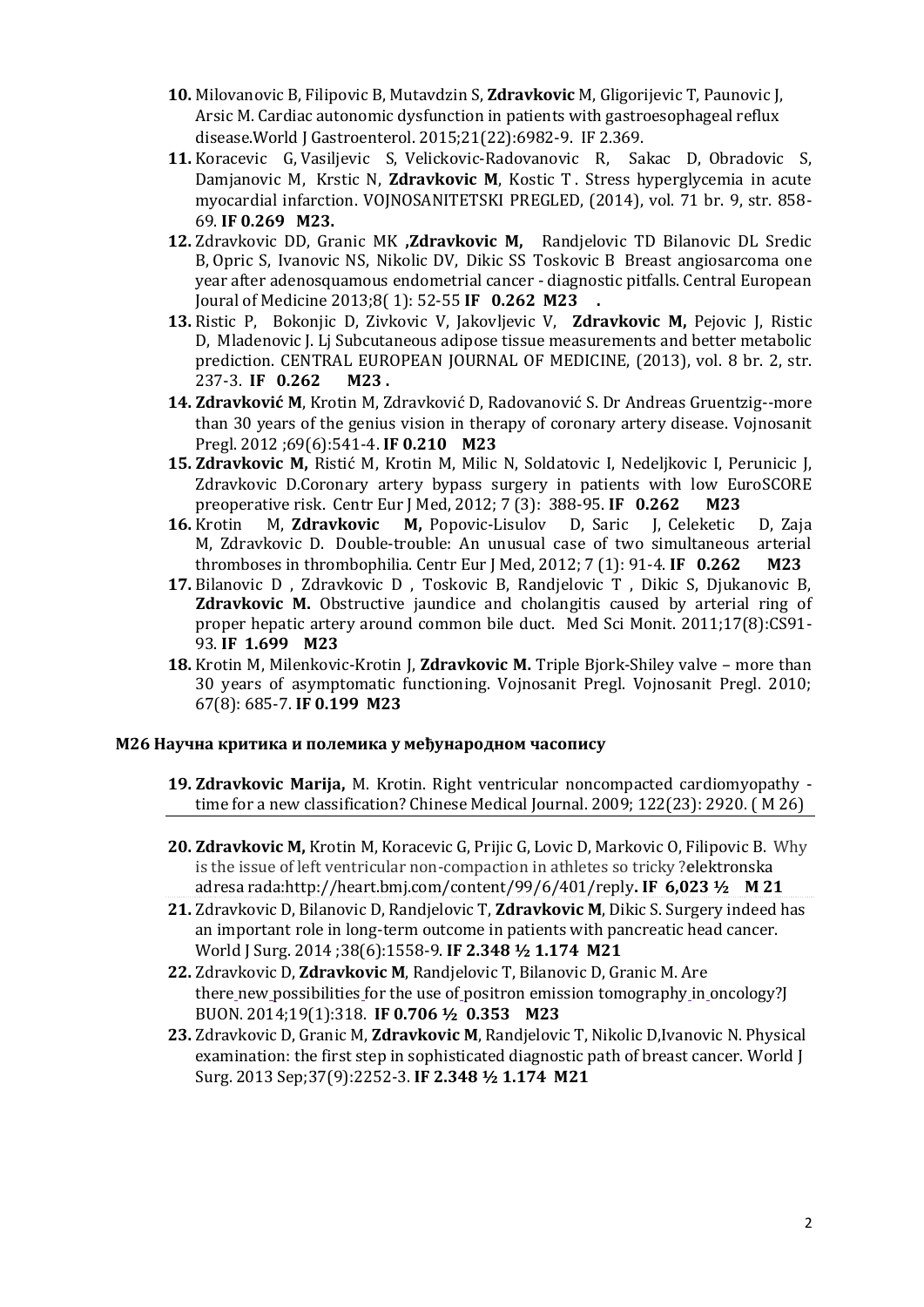#### **М30. ЗБОРНИЦИ МЕЂУНАРОДНИХ НАУЧНИХ СКУПОВА**

#### **М33. Саопштење са међународног скупа штампано у целини**

- **24. Zdravkovic M**, Milic N,D. Trifunovic-Zamaklar D, Zaja M, Zivanovic I, Pokrajac I, Ninkovic N , Zdravkovic D Does the Severity of Chronic Heart Failure Influence Heart Rate Variability. Advances in Heart Disease - New Trends in Research, Diagnosis and Treatment, Monduzzi Editore s.r.l., Vancouver, BC, Canada, 2006, 527-31.
- **25.** Zdravković D, Granić M, Bilanović D, Randjelović T, Dikić S, **Zdravković M.** Survival of early and late operated patients with colorectal cancer, Colorectal Carcinoma, Proceedings of the 40th Congress of the European Society for Surgical Research, Monduzzi Editore s.r.l., Istanbul, Turkey, 2005, 77-81.
- **26.** Zdravković D, Bilanović D, Randjelović T, Granić M, Tosković B, **Zdravković M.** Factors affecting delay in diagnosis in patients with colorectal cancerColorectal Carcinoma, Proceedings of the 40th Congress of the European Society for Surgical Research, Monduzzi Editore s.r.l., Istanbul, Turkey, 2005, 83-7.
- **27. Zdravkovic M**, Krotin M, Mazic S, Saric J, Radovanovic S, Pokrajac R, Milovanovic B. Cardiac autonomic activity – right answer to many questions in sport cardiology? The Fifth International Symposiumon Neurocardiology, NEUROCARD, Belgrade, 2013, 131-2.
- **28. Zdravkovic M**, Krotin M, Bisenic V, Vukomanovic V, Prijic S, Milovanovic B, Zdravkovic D, Radovanovic S, Saric J, Pokrajac R, Perunicic J. Specifities of Cardiac Remodeling in young preadolescent footballers – is it different compared to elder ones ? The Fifth International Symposiumon Neurocardiology, NEUROCARD, Belgrade, 2013, 133-4.
- **29.** Gligorijevic T, Mutavdzin S, Djajic V, Miljkovic S, Paunovic J, Arsic M, **Zdravkovic M,**  Milovanovic B. Novel aproach in assesment of baroreflex sensitivity in syncope patients. The 7th International symposium on Neurocardiology, NEUROCARD, Belgrade, 2015, 63-8.

#### **М34. Саопштење са међународног скупа штампано у изводу**

- **30. Marinković Marija**, D. Gostiljac. Stereological analysis of periamygdaloid complex (PAC). 6 th European Students Conference at the Charite, Berlin, 1995, p.95. (M 34)
- **31.** D Gostilac, **Marinkovic Marija.** Stereological analysis of Intercalated Neuron Islands of Amygdaloid Complex. 6 th European Students Conference at the Charite, Berlin, 1995, p.96. (M 34)
- **32. Marinković Marija,** Gostiljac D., Zamaklar D. Analysis of chromosome 3 for loss of heterozigousity in ovarian carcinomas. Eastern Student Research Forum, Miami, 1996. (M 34)
- **33. Marinković Marija,** Gostiljac D., Zamaklar D. Stereological analysis of periamygdaloid cortex (PAC). Eastern Student Research Forum, Miami, 1996. (M 34
- **34.** Zamaklar D.D., **Marinkovic Marija**, Lalic N., Kapor S. Relation between lipid peroxides, potential atherogenic factors, and other lipid fraction in women with noninsulin dependent diabetes mellitus (NIDDM). Abstract book, Eastern student research forum, Miami, 1996., B09. (M 34)
- **35.** Zamaklar D. D., **Marinkovic Marija,** Lalic N., Kapor S. Influence of poor metabolic control in diabetes on lipid peroxides and FFA: possible mechanism for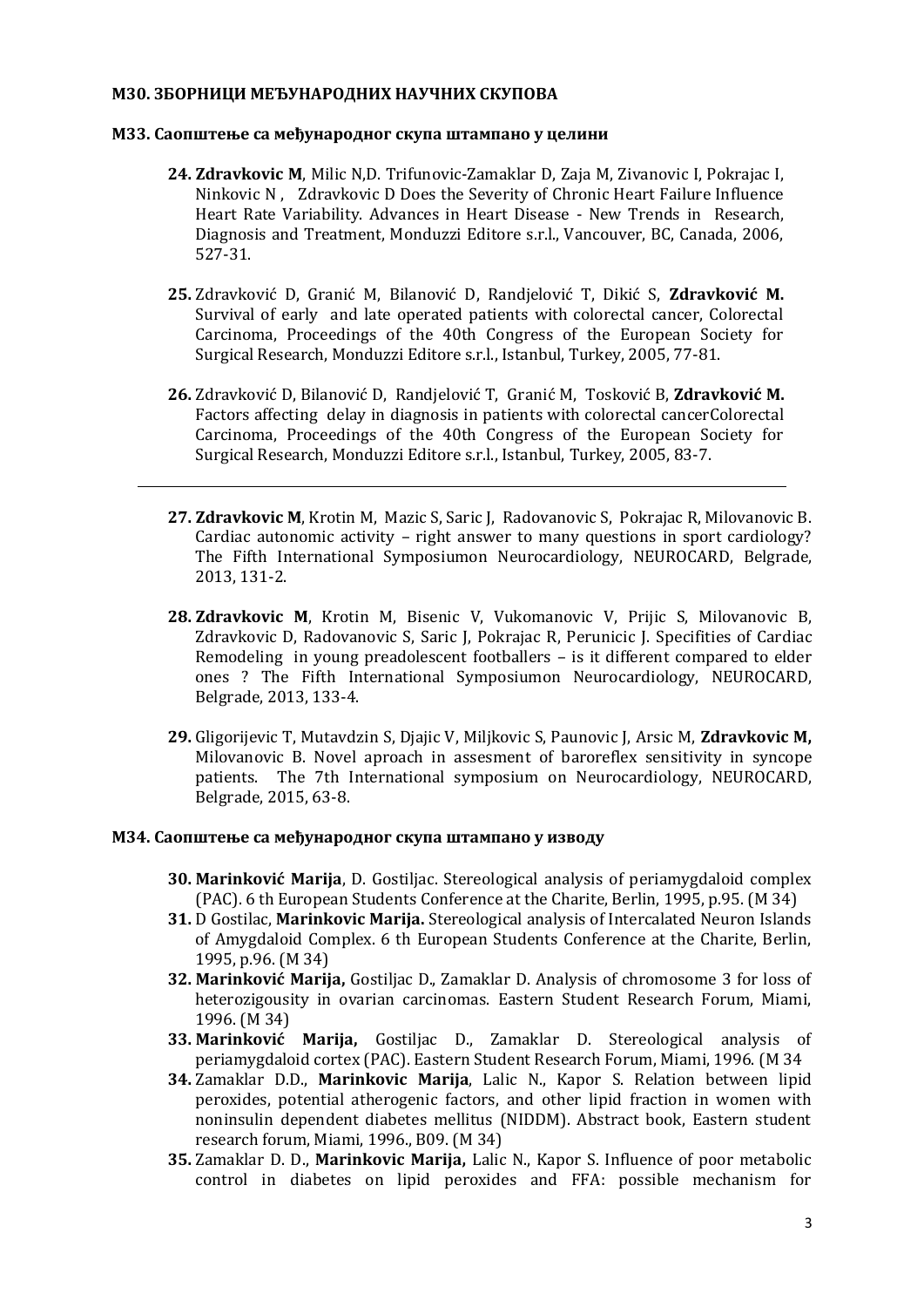atherogenasis in diabetes. Abstract book, Eastern student research forum, Miami, 1996., B10. (M 34)

- **36.** Zamaklar D.D., Trifunovic B., Stevanovic G., **Marinkovic Marija**, Lalic N., Kapor S. Abstract book, 7th European Students' Conference Charite, Berlin, 1996. (M 34)
- **37.** Gostiljac D., **Marinković Marija**, Kojić D. Analysis at DNA level of uterine carcinomas. Eastern Student Research Forum, Miami, 21.-24. Februar, 1996. (M 34)
- **38.** Gostiljac D., **Marinković Marija**, Kojić D. Stereological analysis of intercalated neuron islands of amygdaloid complex. Eastern Student Research Forum, Miami, 21.- 24. Februar, 1996. (M 34)
- **39.** Kojić D., Dragović G., **Marinković Marija**, Markos L, Marković A. Representation of methods of birth control in practice. Eastern Student Research Forum, Miami, 21.- 24. Februar,1996., p.13. (M 34)
- **40.** Kojić D., Dragović G., **Marinković Marija**, Markos L, Marković A. Inflamatory complications after section caesarea: causes and prevention. Eastern Student Research Forum, Miami, 21.-24. Februar, 1996., s.09. (M 34)
- **41. Marinković Marija,** Zdravković D, D. Kalimanovska-Oštrić. Differences in myocardial ischemia of patients with syndrome X comparing to patients with secondary left ventricular hypertrophy. 21th International Medical Students Scientific Congress, Ohrid, Macedonia, 1997. (M 34)
- **42.** Zdravković D, **Marinković Marija**, Kalimanovska-Oštrić D. Analysis of a group of patients with a normal coronary arteriogram. 13th International Medical Sciences Student Congress, Instanbul, 1997.,p.88. (M 34)
- **43. Marinković Marija**, D. Zdravković, D. Kalimianovska-Oštrić. Differences in myocardial ischaemia of patients with syndrome X comparing to patients with with secondary left ventricular hypertrophy. 13th International Medical Sciences Student Congress, Instanbul, 1997.,p.61. (M 34)
- **44.** D. Samaklar, B. Trifunoic, **Marinkovic Marija**. Relation between diurnal insulin and cortisol secretion and blood level of glucose and lipid in obese people. 13th International Medical Sciences Student Congress, Instanbul, 1997.,p.132. (M 34)
- **45. Zdravkovic Marija**, M. Deljanin-Ilic, D. Trifunovic-Zamaklar, N. Milic, R. Pokrajac, B. Milovanovic, J. Tresnjak-Korica, J. Andrejic, M. Zaja. Age related changes in global and regional left ventricular diastolic function: a pulsed Doppler tissue imaging study. European Journal of Heart Failure Supplements 2005; Vol. 4(1), page 54. (M 34)
- **46.** B Obrenovic-Kircanski, D. Trifunovic-Zamaklar, J. Andrejic, D. Panic, G. Krljanac, N. Milic, A.D. Stojsic, **Zdravkovic Marija**, P. Djukic. Clinical predictors of the functional mitral regurgitation in patients referred to myocardial revascularisation. Abstract book, 6 th International congress on coronary artery disease: from prevention to intervention. Istanbul, October 29- November 1, 2005. (M 34)
- **47.** M. Zamaklar, K. Lalic, N. Rajic, D. Trifunovic-Zamaklar, J. Andrejic, D. Draskovic, T. Potpara, **Zdravkovic Marija**. Coronary heart disease and diabetes: equvalent in low density lipoprotein oxidation, antioxidative status and inflamation? Abstract book, 6th International congress on coronary artery disease: from prevention to intervention. Istanbul, October 29- November 1, 2005.,p.129. (M 34)
- **48. Zdravkovic Marija**, M. Ristic, S.U. Pavlovic, N. Milic, D. Zamaklar-Trifunovic, B. Parapid, D. Gostiljac, D. Zdravkovic, J. Andrejic. Echocardiographic evaluation of segmental disorders of myocardial contractility as predictor of 5-years mortality of patients with aortocoronary bypass grafting. Abstract book, 6th International congress on coronary artery disease: from prevention to intervention. Istanbul, October 29- November 1, 2005.p.103. (M 34)
- **49. Zdravkovic Marija**, M. Ristic, S.U. Pavlovic, N. Milic, D. Zamaklar-Trifunovic, M. Zaja , B. Parapid, D. Gostiljac, D. Zdravkovic, J. Andrejic. Prior myocardial infarction and its influence on surviving and quality of life 5 years after aortocoronary bypass grafting. Abstract book, 6th International congress on coronary artery disease: from prevention to intervention. Istanbul, October 29- November 1, 2005. p.103. (M 34)
- **50. Zdravkovic Marija**, M. Ristic, S.U. Pavlovic, N. Milic, D. Zamaklar-Trifunovic, D. Zdravkovic, J. Andrejic. Mitral regurgitation as predictor of 5-years mortality of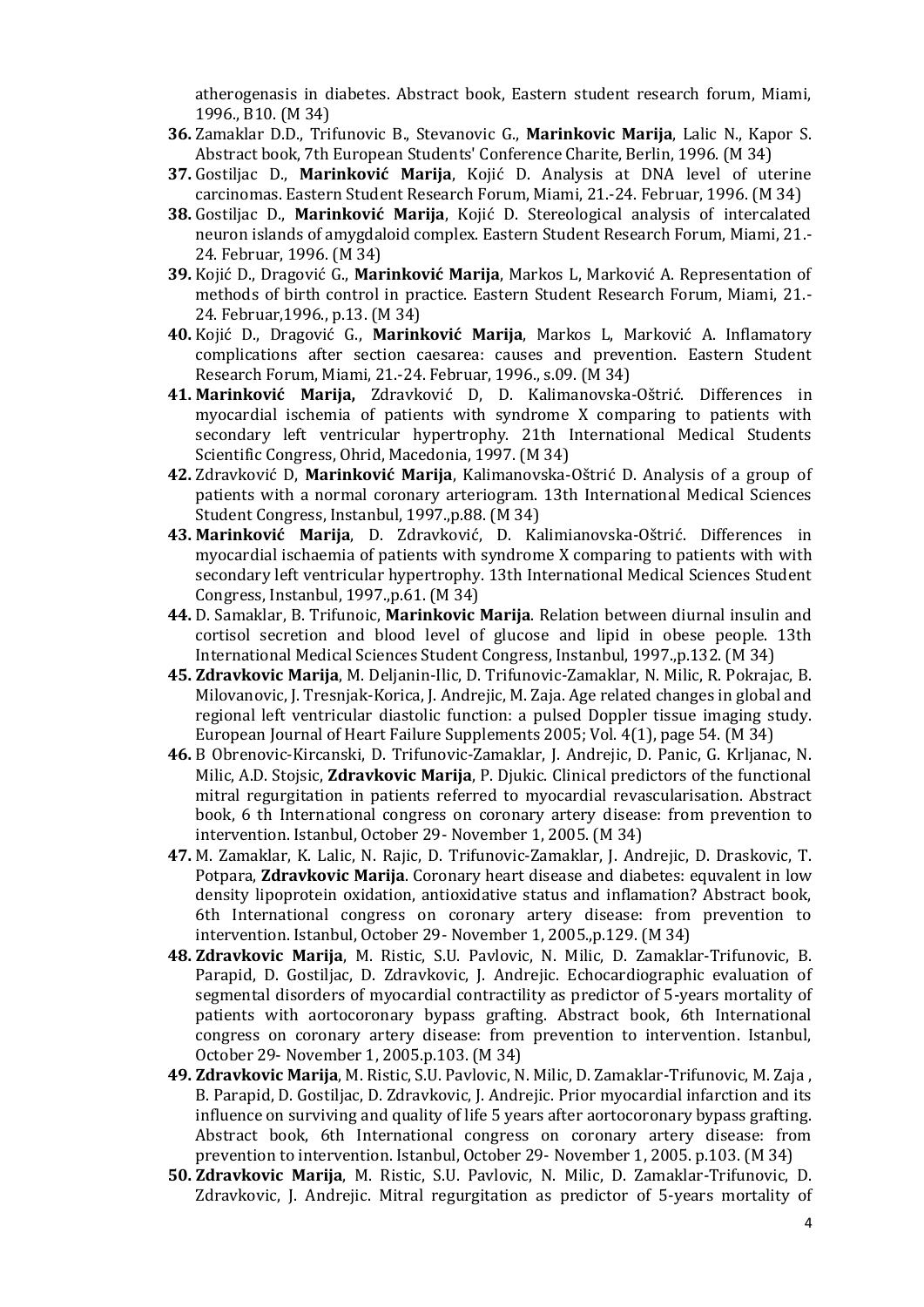patients with aortocoronary bypass grafting. Abstract book, 6 th International congress on coronary artery disease: from prevention to intervention. Istanbul, October 29- November 1, 2005. p.103. (M 34)

- **51.** D. Trifunovic-Zamaklar, J. Andrejic, M. Zamaklar, K. Lalic, V. Sajdl, **Zdravkovic Marija**. Influence of 17 oestradiol and norethisterone acetate therapy on lipoproteins in menopausal women. Abstract book, 6th International congress on coronary artery disease: from prevention to intervention. Istanbul, October 29- November 1, 2005.p.122. (M 34)
- **52. Zdravković Marija**, M. Ristić, N. Milić, S.U. Pavlović, I. Tasić, M. Deljanin-Ilić, D. Zdravković, N. Milinić . Diabetes melittus, IFG i gojaznost kod bolesnika koji su podvrgnuti hirurškoj revaskularizaciji miokarda-šta je na početku, a šta na kraju ? I Kongres kardiologa Republike Srpske, Banja Luka, 2005. (M 34)
- **53. Zdravković Marija**, M. Ristić, N. Milić, S.U. Pavlović, I. Tasić, M. Deljanin-Ilić, D.Zdravković, N.Milinić .Učestalost hiperlipoproteinemija kod bolesnika podvrgnutim hirurškoj revaskularizaciji miokarda I Kongres kardiologa Republike Srpske, Banja Luka, 2005. (M 34)
- **54. Zdravkovic Marija**, Deljanin-Ilić M, Milić N, Parapid B, Trifunović-Zamaklar D, Zdravković D. Heterogenity of regional isovolumetric time of relaxation in normal population-pulsed Doppler tissue imaging study (243). XVIII International symposium on morphological sciences, Belgrade, June 2005: 267. (M 34)
- **55. Zdravkovic Marija**, Deljanin-Ilić M, Milić N, Parapid B, Trifunović-Zamaklar D, Zdravković D. Myocardial velocities in normal population-pulsed Doppler tissue imaging study (244). XVIII International symposium on morphological sciences, Belgrade, June 2005: 269. (M 34)
- **56. Zdravkovic Marija**, M Ristic, N Milic, M Krotin, M Zaja, D Zamaklar-Trifunovic, D Zdravkovic, N Milinic. Echocardiographic parameters influencing quality of life 5 years after myocardial revascularization (P1119). European Journal of Echocardiography December 2006 (Vol. 7, Issue (Supplement 1), Page S196. (M 34)
- **57. Zdravkovic Marija**, M Ristic, N.Milic, Pavlovic SU, M. Krotin, D.Trifunovic-Zamaklar, D. Zdravkovic, D. Gostiljac, R. Zivkovic, N. Milinic. Atherosclerotic changes on coronary arteries in diabetics preparing for myocardial revascularization. Atherosclerosis (Suppl) 2006; Mo –P5:373;127. (M 34)
- **58. Zdravkovic Marija** , M Ristic, N.Milic, Pavlovic SU, M. Krotin, D.TrifunovicZamaklar, D. Zdravkovic, D. Gostiljac, R. Zivkovic, N. Milinic.Diabetes mellitus and its influence on quality of life five years after myocardial revascularization. Atherosclerosis (Suppl) 2006; We –P5:57; 358. (M 34)
- **59.** Trifunovic-Zamaklar D, Seferovic PM, **Zdravkovic Marija,** Radovanovic G, Petrovic M, Milic N, Milovanovic B. Diabetes in heart failure: impact on HRV response to deep breathing (P11). CAR 2006;(16)2:167. (M 34)
- **60.** Trifunovic-Zamaklar D, Seferovic PM, **Zdravkovic Marija,** Radovanovic G, Petrovic M, Milic N, Milovanovic B. Diabetes worsens autonomic dzsfunction in heart failure patients (P12). CAR 2006;(16)2:167. (M 34)
- **61.** Trifunovic-Zamaklar D, Seferovic PM, **Zdravkovic Marija**, Radovanovic G, Petrovic M, Milic N, Milovanovic B. Diabetes causing failure of parasympathetic withdrawal during standing up in heart failure patients (P10). CAR 2006;(16)2:166. (M 34)
- **62.** D Trifunovic, PM. Seferovic, M. Petrovic, G. Radovanovic, G. Vukomanovic, B. Milovanovic, **Zdravkovic Marija** - Heart rate variability response to slow and deep breathing in heart failure patients: impact on prognosis. 12th Congress of the International Society for Holter and Noninvasive Electrocardiology, June, Athens 2007. P98. (M 34)
- **63.** D. Trifunovic, PM. Seferovic G. Radovanovic, G. Vukomanovic, **Zdravkovic Marija,** M. Petrovic M. Zivkovic , B Milovanovic Heart rate variability response to slow and deep breathing in heart failure patients. 12th Congress of the International Society for Holter and Noninvasive Electrocardiology, June, Athens 2007. P99. (M 34)
- **64.** Milićević S., **Marinković Marija**, Jovanović M. The importance of comparison of proteinuria, albuminuria and the measurement of urinary IgG in the patients with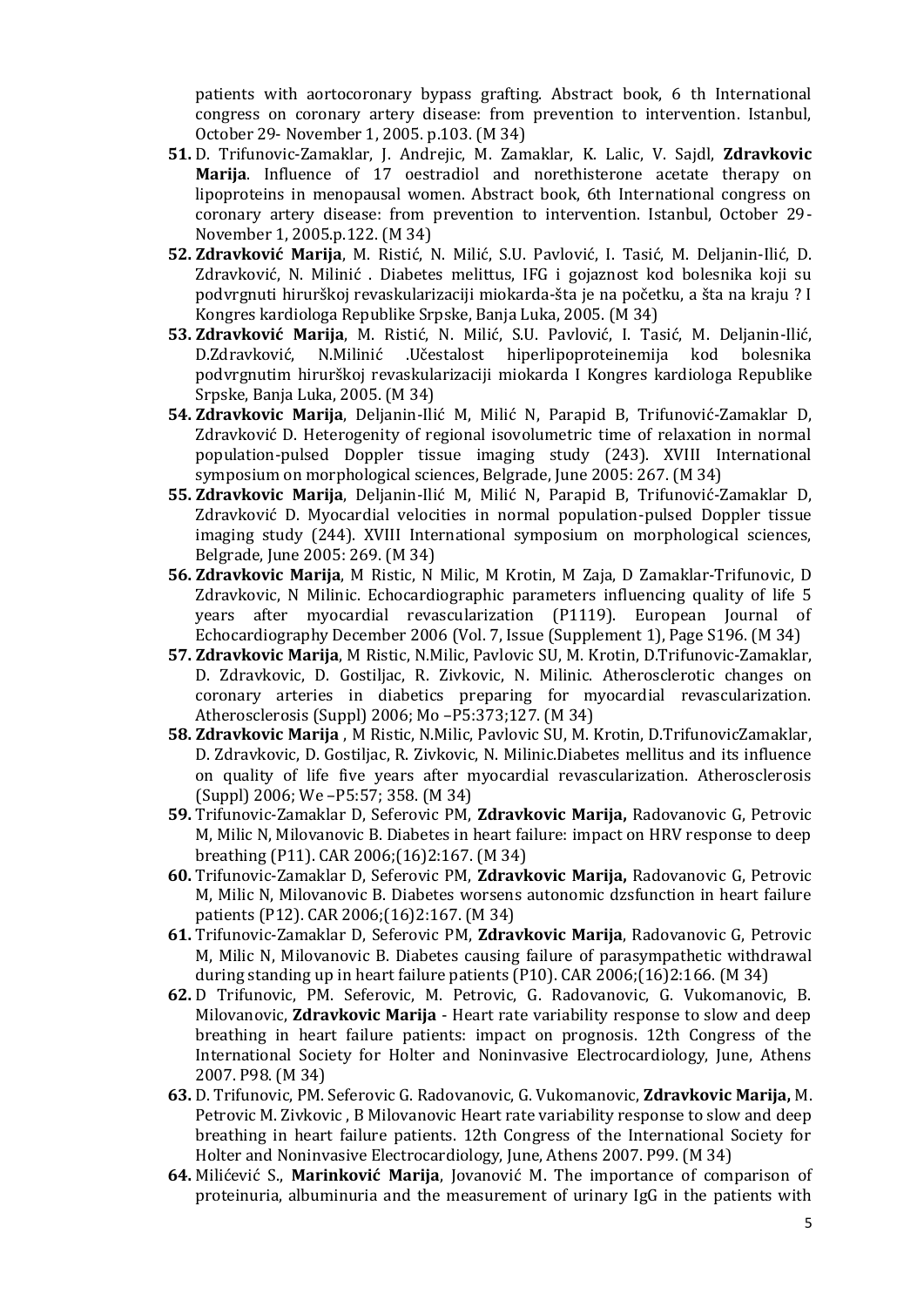chronic glomerulonephritis. 2nd European Medical Students Symposium. Thessaloniki, Greece, May 4-5, 1996.p.81. (M 34)

- **65.** Zdravkovic D, Randjelovic T, Bilanovic D, Granic M, Dikic S, Ivanovic N**, Zdravkovic Marija**, Milic N, Mirkovic S. Localization of tumor and delay in diagnosis in patients with colorectal cancer. 15th World Congress of the International Association of Surgeons and Gastroenterologist, Prague, Chech republic, 7-10 September, 2005.PO-09-001. (M 34)
- **66. Zdravkovic Marija**, M Ristic, N Milic, SU Pavlovic, M Deljanin, D Zdravkovic, N Milinic, R Zivkovic. Risk factors and 5-years survival after CABG. Europrevent, Athens, 2006.p.445. (M 34) 41. R Zivkovic, M Ugljesic, V Mijailovic, M Djokanovic, Zdravkovic Marija. The normal and high normal blood pressure progression to hypertension. Europrevent, Athens, 2006.p.567. (M 34)
- **67. R.** Zivkovic, Lj Suric-Lambic, M Vasiljevic, **Zdravkovic Marija** . Pulse pressure and rate-pressure product during rehabilitation at low altitude in hypertensive patients. Europrevent, Athens, 2006.p.571. (M 34)
- **68.** JS Andrejic**, Zdravkovic Marija** . The advantages of holter monitoring as an early diagnostic procedure for silent myocardial ischemia. Europrevent, Athens, 2006.p.327. (M 34)
- **69.** S. Ilic, M. Deljanin-Ilic, Lj. Nikolic, **Zdravkovic Marija.** Changes in cardiac performance induced by sport activity. European Heart Journal. Supplement, 2007. (M 34)
- **70. Zdravkovic Marija**, M. Babic, M. Krotin, M. Ristic, J. Perunicic, D. Zdravkovic, N. Milinic, M. Deljanin-Ilic, M. Zaja. Diastolic function in proffesional athletes-rowers. Euroecho 2007, Lisbon.S11-195. (M 34)
- **71.** S. Radovanovic, D. Simic, M. Krotin, **Zdravkovic Marija,** J. Saric, S. Djordjevic, A. Djokovic, T. Simic Reliability of isoprostanes as marker of symptomatic CHF. Heart Failure Congress 2009. (M 34)
- **72. Zdravković Marija**, Krotin M, Ristić M, Milić N, Radovanović S, Zaja M, Zdravković D, Sarić J, Popović-Lisulov D, Ninković N, Djuran P. Predictive value of preoperative echo-cardiographic parameters in assesment of quality of life five zears after coronary artery bypass graft surgery. V International congres of internal medicine for the South- Eastern Europe, Belgrade 2009, oral presentation Journal of Serbian Association of Internal Medicine, vol 2.supl.1:16. (M 34)
- **73. Zdravković Marija,** Krotin M, Babić M, Zdravković D, Milić N, Radovanović S, Sarić J, Zaja M, Popović-Lisulov D, Ninković N, Djuran P. Psysiological varitions in echocardiographic parameters in active proffesional top athletes. V International congres of internal medicine for the South-Eastern Europe, Belgrade 2009. Oral presentation Journal of Serbian Association of Internal Medicine, vol 2.supl.1:15. (M 34)
- **74.** R.R. Zivkovic, Lj. Suric-lambic, O. Milovic, **Zdravkovic Marija** .Hypertensive women doctors and bombing as psychological event. Hypertension, Berlin 2008. (M 34)
- **75.** S. Ilic, M. Deljanin-Ilic, L. Nikolic, **Zdravkovic Marija.** Changes in cardiac performances induced by sport activities. European Heart Journal 2007( 28 (Abstract Supplement), 273-74. (M 34)
- **76. Zdravkovic Marija,** Perunicic J, Ristic M, Krotin M, Milovanovic B, Zdravkovic D. (Belgrade, Serbia) P-31 QTc changes and left ventricle remodeling in young teenage professional soccer players. The First International Symposium on Neurocardiology October 1-3, 2009 Belgrade, Serbia. (M 34)
- **77. Zdravkovic Marija**, Perunicic J, Ristic M, Krotin M, Milovanovic B, Zdravkovic D. (Belgrade, Serbia) P-32 Correlation of T wave changes and left ventricle remodeling in young teenage professional soccer players . The First International Symposium on Neurocardiology October 1-3, 2009 Belgrade, Serbia. (M 34)
- **78.** Milovanović B, Krotin M, Radovanović S, Ninković N, Šarić j, Đoković A, Đorđevic S, Todić B, **Zdravković,** Radivojević V. Predictors for dilatation of left ventricule after acute myocardial infarction: ten year follow upof patients treated with intracoronary thrombolysis. The fifth international symposium on neurocardiology.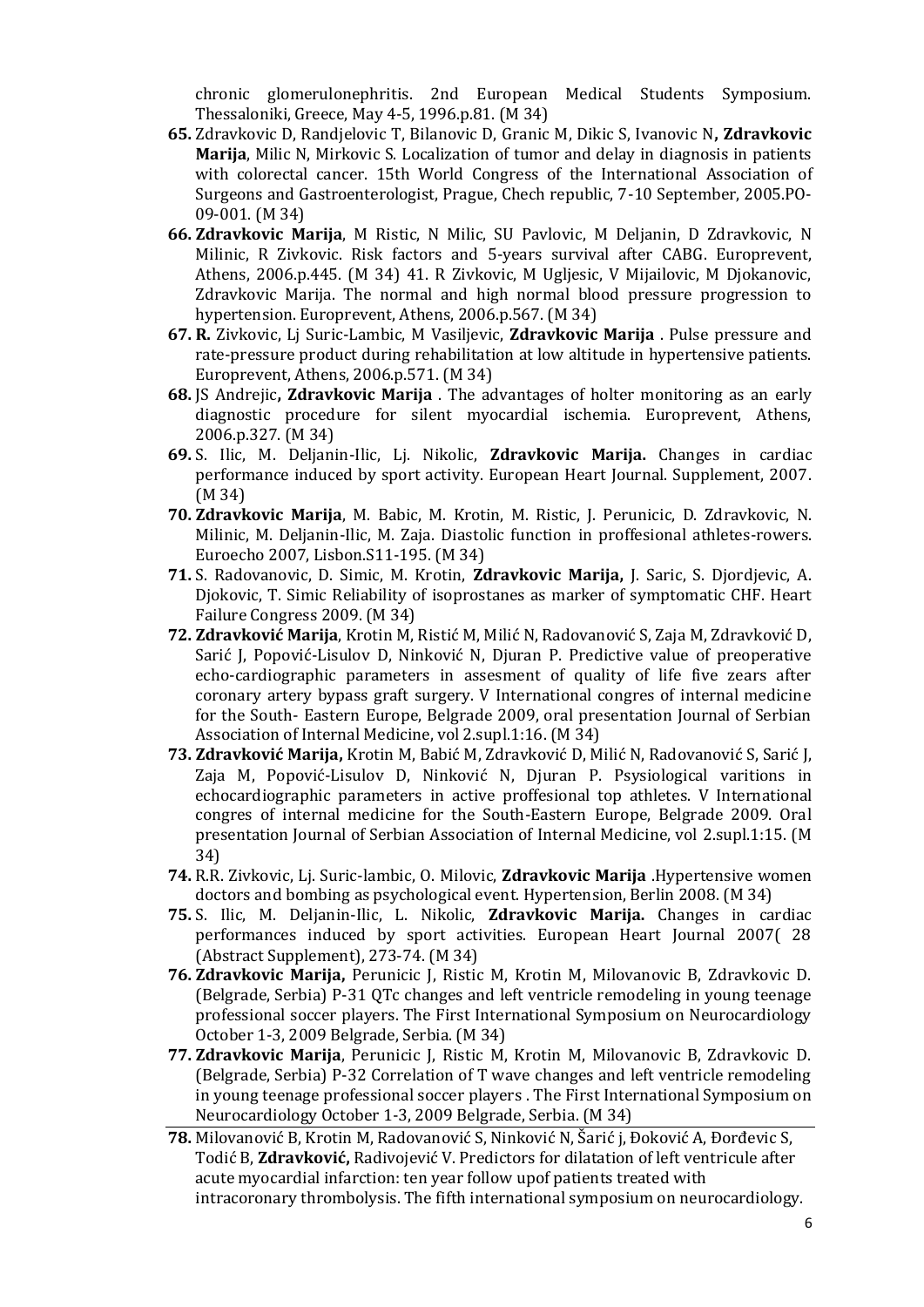NEUROCARD 2013. The fourth international symposium on noninvasive electrocardiology; 147-P20. October 17-18th, 2013, Hotel Metropol Place, Belgrade, Serbia.

- **79. Zdravković M**, Krotin M, Ristić M, Peruničić J, Vukomanović V, Prijić S, Zdravković D, Radovanović S, Šarić J. Early left ventricular remodeling and ectopic heart beats in young teenage footballers. Journal of experimental Medical and Surgical Research, 97-92. 15thCongress of the International society for Holter and noninvasive electrocardiology. May 30- June 1 2013 Timisoara, Romania
- **80. Zdravković M,** Krotin M, Ristić M, Peruničić J, Vukomanović V, Prijić S, Milovanović B, Zdravković D, Radovanović S, Šarić J. Cardiac remodeling in young preadolescent footballers - are there any specifities compared to the elder ones? Journal of experimental Medical and Surgical Research, 96-90. 15thCongress of the International society for Holter and noninvasive electrocardiology. May 30- June 1 2013 Timisoara, Romania.
- **81. Zdravković M,** Krotin M, Ristić M, Peruničić J, Vukomanović V, Prijić S, Milovanović B, Zdravković D, Radovanović S, Šarić J. Resting heart rate as the sensitive marker of the early left ventricular remodeling in young teenage footballers. Journal of experimental Medical and Surgical Research, 96-91. 15thCongress of the International society for Holter and noninvasive electrocardiology. May 30- June 1 2013 Timisoara, Romania
- **82.** Bisenić V, Milovanović B, Šarić J, Radovanović S, Todic B, **Zdravković M,** Banićević S, Živanović I, Popović-Lisulov D, Žaja-Simić M, Krotin M,. In- hospital heart failure as a predictor of survival in patients with intracoronary thrombolysis in acute myocardial infarction: 10- year follow up experiences. Journal of experimental Medical and Surgical Research, 58-10. 15<sup>th</sup>Congress of the International Society for Holter and Noninvasive Electrocardiology. May 30- June 1 2013 Timisoara, Romania
- **83.** Bisenić V, Milovanović B, Đorđević S, Đoković A, Šarić J, Ninković N, Radovanović S, **Zdravković M**, Andrejić-Kalaba J, Pokrajac R, Krotin M. Dilatation of left ventricul and ejection fraction as factors of survavial in patients with intracoronary thrombolysis in acute myocardial infarction: 10-year follow up. Journal of experimental Medical and Surgical Research, 59-11. 15thCongress of the International Society for Holter and Noninvasive Electrocardiology. May 30- June 1 2013 Timisoara, Romania.
- **84.** Pokrajac R**, Zdravković M**, Krotin M, Popović-Lisulov D, Radovanović S, Šarić J. Sensitivity and specificity of preoperative echocardiographic parameters in quality of life prediction five years after coronary artery bypass graft surgery. Journal of experimental Medical and Surgical Research, 84-62. 15thCongress of the International Society for Holter and Noninvasive Electrocardiology. May 30- June 1 2013 Timisoara, Romania
- **85.** Popović-Lisulov D, Krotin M, Vukčević M, **Zdravković M**, Pokrajac R, Šarić J. Early left ventricular systolic dysfunction is still related to the obstructive sleep apnea. Journal of experimental Medical and Surgical Research, 84-63. 15<sup>th</sup>Congress of the International Society for Holter and Noninvasive Electrocardiology. May 30- June 1 2013 Timisoara, Romania.
- **86. Zdravković M**, Mazić S, Đelić M, Nedeljković I, Dekleva M, Antić M, Aćimović T. Not resting but maximal exercise blood pressure is an independent factor of left ventricular mass in elite professional male athletes. Journal of hypertension: Volume 32, e-Supplement 1, 2014; e54-4C.04
- **87.** Lovic D, Kallistratos M.S, Skyrlas A, Poulimenos L.E, Stojanov V, **Zdravković M**, Koračević G, Chamodraka E, Kouremenos N, Zachapopoulou I, Tsinivizov P, Kyfnidis K, Pittaras A, Diakoumakou O, Manolis A.J. Pulse wave velocity. Biological behavior and characteristics in healthy subjects. a prospective study of 3243 subjects. Jurnal of hypertension: Volume 32, e-Supplement 1, 2014; e114-114; 8D.02.
- **88.** Krotin M, Popović-Lisulov D, **Zdravković M**, Vukčevič M, Brajković M, Galijan V. Hypertension is frequent but not an independent risk factor for endothelial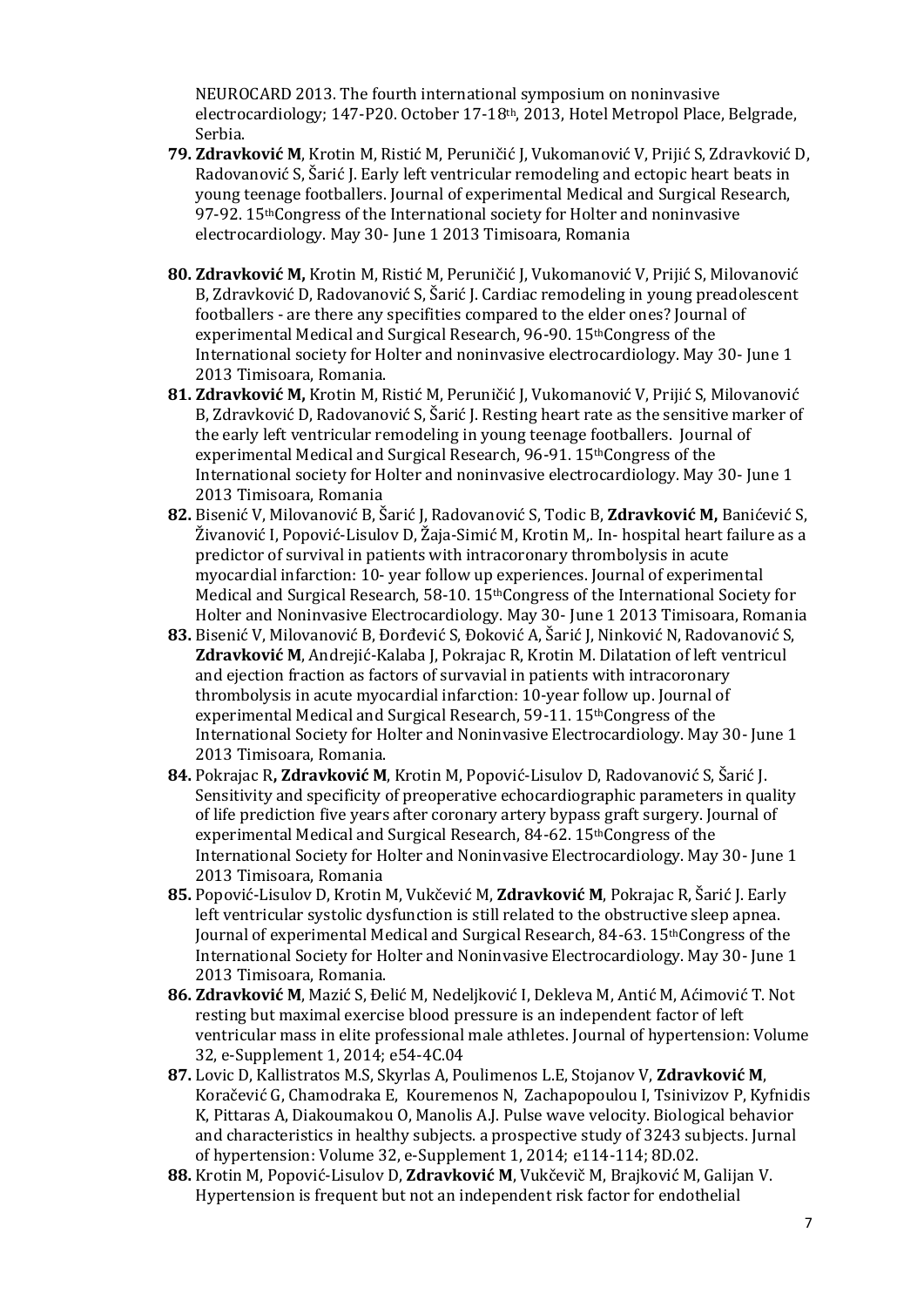dysfunction in obstructive sleep apnea. Journal of hypertension: Volume 32, e-Supplement 1, 2014; e252; PP.11.02.

- **89.** Zivković R, Surić-Lambić L, **Zdravković M**, Lađević B, Stojcev M. Arterial hypertension management in patients with atrial fibrillation. Journal of hypertension: Volume 32, e-Supplement 1, 2014; e173; PP.04.01.
- **90.** Zivković R, Surić Lambić L, **Zdravković M**, Lađević B, Stojcev M. Management of arterial hypertension in women and men. Journal of hypertension: Volume 32, e-Supplement 1, 2014; e366; PP. 19.01.
- **91.** Lovic D, Kallistratos M.S, Skyrlas A, Poulimenos L.E, Stojanov S, **Zdravković M,** Koračević G, Chamodraka E, Kouremenos N, Zachapopoulou I, Tsinivizov P, Diakoumakou O, Pittaras A, Diakoumakou O., Manolis A.J. Pulse wave velocity. Biological behaviour and cgarachteristics in hypertensive patients. A prospective study of more than 10.000 subjects. Journal of hypertension: Volume 32, e-Supplement 1, 2014; e609-610; PP. 38.21.
- **92.** Milovanovic B, Elez J, Pejovic B**, Zdravkovic M,** Mutavdzin S, Paunovic J, Gligorijevic T, Arsic M. Cardiac autonomic patterns and risk stratification by patients with myocardial infarction. The seventh international symposium on neurocardiology. NEUROCARD 2015. The sixth international symposium on noninvasive electrocardiology; 41 - O12. October 16-17th, 2015, National Library of Serbia, Belgrade, Serbia.
- **93.** Stojanovich Lj, Djokovic A, Banicevic S, **Zdravkovic M,** Radovanovic S, Bisenic V. Antiphospholipid syndrome as risk factor for the neurological and cardiac involvement. The seventh international symposium on neurocardiology. NEUROCARD 2015. The sixth international symposium on noninvasive electrocardiology;  $44 - 015$ . October  $16-17$ <sup>th</sup>, 2015, National Library of Serbia, Belgrade, Serbia.
- **94.** Djokovic A, Stojanovich Lj, Todic B, Bisenic V, Hinic S, **Zdravkovic M.** Premature atherosclerosis and the antiphospholipid antibody caregory in patient with antiphospholipid syndrome – is there a relationship? The seventh international symposium on neurocardiology. NEUROCARD 2015. The sixth international symposium on noninvasive electrocardiology; 44 - O16. October 16-17th, 2015, National Library of Serbia, Belgrade, Serbia.
- **95. Zdravkovic M,** Milovanovic B, Hinic S, Dimkovic S, Krotin M, Djokovic A, Lisulov-Popovic D, Panic S, Saric J, Bisenic V, Jakimov T, Gavrilovic J, Acimovic T, Klasnja S, Mudrenovic V. The early ECG changes in preadolescent elite footballers. The seventh international symposium on neurocardiology. NEUROCARD 2015. The sixth international symposium on noninvasive electrocardiology; 59 – O28. October 16- 17th, 2015, National Library of Serbia, Belgrade, Serbia.
- **96. Zdravkovic M**, Milovanovic B, Hinic S, Dimkovic S, Krotin M, Djokovic A, Lisulov-Popovic D, Panic S, Saric J, Bisenic V, Jakimov T, Gavrilovic J, Acimovic T, Klasnja S, Mudrenovic V. The relationship between severity of the obstructive sleep apnea and subclinical left ventricular systolic and diastolic dysfunctions in newly diagnosed patients with obstructive sleep apnea. The seventh international symposium on neurocardiology. NEUROCARD 2015. The sixth international symposium on noninvasive electrocardiology; 82 - 044. October 16-17<sup>th</sup>, 2015, National Library of Serbia, Belgrade, Serbia.
- **97.** Gavrilovic J, Mudrenovic V, Bisenic V, Hinic S, **Zdravkovic M**, Milovanovic B. Adverse effects of energy drinks among young adults and athletes – case report. The seventh international symposium on neurocardiology. NEUROCARD 2015. The sixth international symposium on noninvasive electrocardiology; 95 – P6. October 16- 17th, 2015, National Library of Serbia, Belgrade, Serbia.
- **98. Zdravkovic M**, Milovanovic B, Hinic S, Dimkovic S, Krotin M, Djokovic A, Lisulov-Popovic D, Panic S, Saric J, Bisenic V, Jakimov T, Gavrilovic J, Acimovic T, Klasnja S, Mudrenovic V. Is there any corelation between severity of the obstructive sleep apnea and endothelian dysfunction? The seventh international symposium on neurocardiology. NEUROCARD 2015. The sixth international symposium on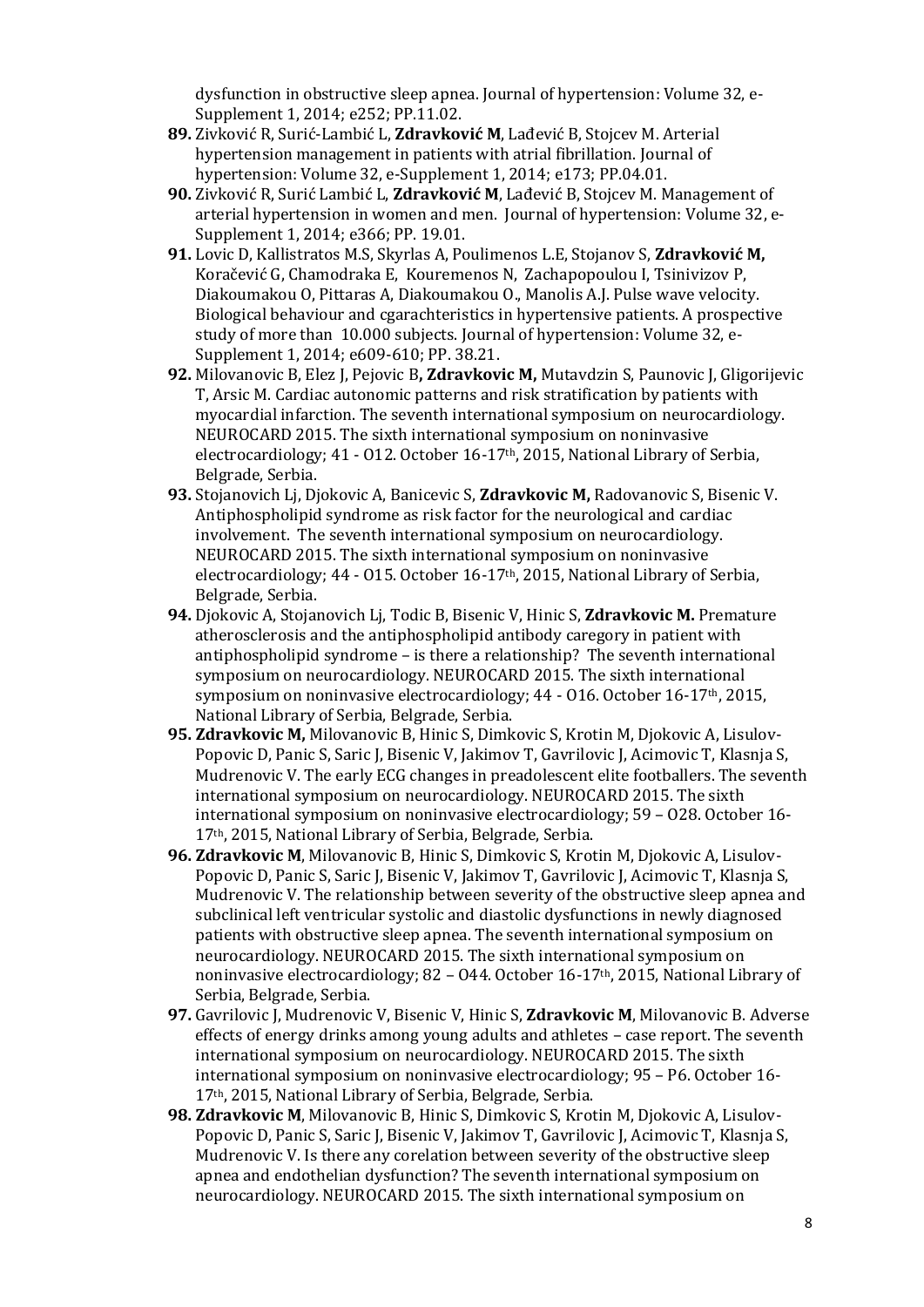noninvasive electrocardiology; 108 – P12. October 16-17th, 2015, National Library of Serbia, Belgrade, Serbia.

- **99.** Jakimov T, Djokovic A, **Zdravkovic M**, Milovanovic B, Hinic S, Dimkovic S, Antic G, Mrdovic I. Conduction disturbances as predictors of adverse cardiovascular events for 30 days in patients with acute coronary syndrome undergoing percutaneous coronary intervention. The seventh international symposium on neurocardiology. NEUROCARD 2015. The sixth international symposium on noninvasive electrocardiology; 109 – P13. October 16-17th, 2015, National Library of Serbia, Belgrade, Serbia.
- **100.** Mudrenovic V, Gavrilovic J, Klasnja S, Djuran P, Jovic D, Korica-Tresnjak J, Ninkovic N, Bisenic V, Hinic S, **Zdravkovic M,** Krotin M, Milovanovic B. Adverse drug reaction to ticagrelor – a stumbling stone of dual antiplatelet terapy – case report. The seventh international symposium on neurocardiology. NEUROCARD 2015. The sixth international symposium on noninvasive electrocardiology; 113 – P16. October 16-17th, 2015, National Library of Serbia, Belgrade, Serbia.
- **101.** Mudrenovic V, Gavrilovic J, Stojkovic N, Klasnja S, Djuran P, Jovic D, Korica-Tresnjak J, Ninkovic N, Saric J, Bisenic V, Hinic S, **Zdravkovic M,** Krotin M, Milovanovic B. Adverse drug reactions as the cause of hospitalization – case report. The seventh international symposium on neurocardiology. NEUROCARD 2015. The sixth international symposium on noninvasive electrocardiology; 116 – P17. October 16-17th, 2015, National Library of Serbia, Belgrade, Serbia.
- **102. Zdravkovic M**, Krotin M, Lisulov-Popovic D, Pokrajac R, Hinic S, Saric J, Milovanovic B. Early signs of impaired systolic and diastolic function of the right ventricule in patients with OSA. The seventh international symposium on neurocardiology. NEUROCARD 2015. The sixth international symposium on noninvasive electrocardiology; 126 – P21. October 16-17th, 2015, National Library of Serbia, Belgrade, Serbia.
- **103. Zdravkovic M**, Krotin M, Lisulov-Popovic D, Pokrajac R, Saric J, Hinic S, Milovanovic B. Masked hypertension in patients with obstructiv sleep apnea – OSA. The seventh international symposium on neurocardiology. NEUROCARD 2015. The sixth international symposium on noninvasive electrocardiology; 127 – P22. October 16-17th, 2015, National Library of Serbia, Belgrade, Serbia.
- **104. Zdravkovic M**, Krotin M, Lisulov-Popovic D, Pokrajac R, Hinic S, Vukmirovic J, Milovanovic B. Relation of diastolic function and the degree of endothelial dysfunction in patients with OSA. The seventh international symposium on neurocardiology. NEUROCARD 2015. The sixth international symposium on noninvasive electrocardiology; 128 – P23. October 16-17th, 2015, National Library of Serbia, Belgrade, Serbia.

### **М40. НАЦИОНАЛНЕ МОНОГРАФИЈЕ, ТЕМАТСКИ ЗБОРНИЦИ, ЛЕКСИКОГРАФСКЕ И КАРТОГРАФСКЕ ПУБЛИКАЦИЈЕ НАЦИОНАЛНОГ ЗНАЧАЈА, НАУЧНИ ПРЕВОДИ И КРИТИЧКА ИЗДАЊА ГРАЂЕ, БИБЛИОГРАФСКЕ ПУБЛИКАЦИЈЕ**

#### **M 43 МОНОГРАФСКА БИБЛИОГРАФСКА ПУБЛИКАЦИЈА (М 43)**

**105. Здравковић Марија.** Квалитет живота након хируршке реваскуларизације миокарда. Задужбина Андрејевић, Београд, 2007. ISSBN (М 43)

#### **М50. ЧАСОПИСИ НАЦИОНАЛНОГ ЗАЧАЈА**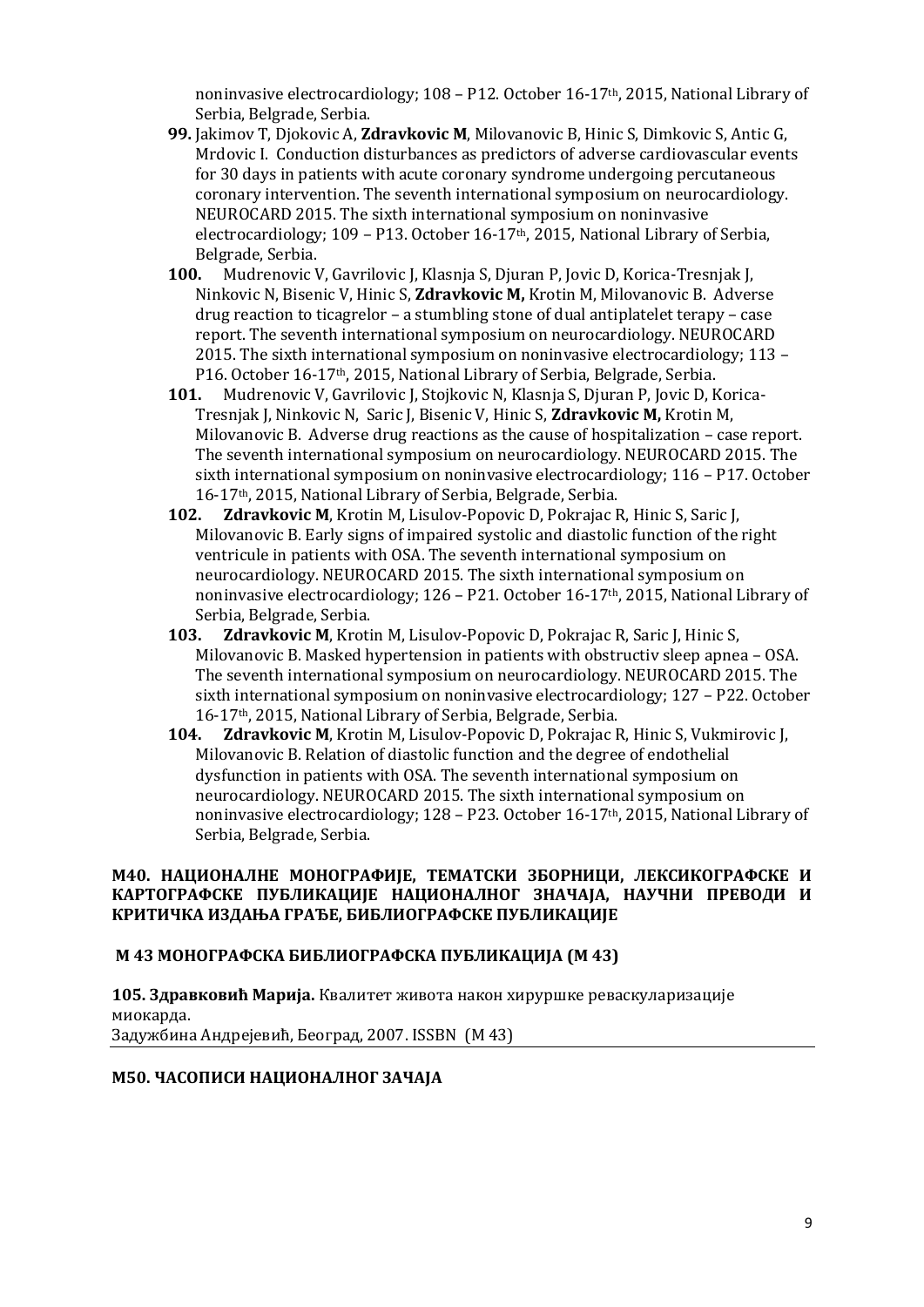### **М51. РАДОВИ ОБЈАВЉЕНИ У ЦЕЛИНИ У ВОДЕЋИМ ЧАСОПИСИМА НАЦИОНАЛНОГ ЗНАЦАЈА (М 51)**

- **105. Здравковић Марија**, М. Дељанин-Илић, Н. Милинић, Д. Здравковић.Историјат развоја ткивног Допплера – кад светлост звезда осветли миокардну функцију. Мед Прегл, 2006. 59(1-2):85-7. (М 51)
- **106.** Д. Здравковић, Д. Билановић, Т. Рандјеловић, **Здравковић Марија**. Фриедрицх Тренделенбург (1844-1924)- Живот и дело. Мед Прегл, 2006. 59(3- 4):183-5. (М 51)
- **107. Здравковић Марија**, Дељанин-Илић М., Трифуновић-Замаклар Д. Милинић Н., Здравковић Д., И Милић Н. Пулсни ткивни Доплер у раној дијагностици коронарне болести. Мед Преглед, 2007;60 (9-10):444-8. (М 51)
- **108. Д.Здравковић**, Д.Билановић, С.Дикић, Здравковић Марија, Н.Милинић. Wиллиам Стеwарт Халстед-110 година хируршких рукавица. Мед Прегл, 2007, 60(7-8):405-8. (М 51)
- **109.** М. Дељанин-Илић, С.Илић. Д. Дјордјевић, **Здравковић Марија**, В. Илић. Процена функцијахипертрофичног миокарда левекоморе код спортиста и хипертензивних болесника. МедПрегл,2007, Нови Сад. (М 51)
- **110.** Д. Замаклар-Трифуновиц, П.М. Сеферовиц, М. Петровиц, М. Живковић, Г. Вукомановић, Н. Милић, А.Д. Ристић, **Здравковић Марија**. Утицај ритма дисања на варијабилност фреквенције рада срца у инсуфицијенцији срца. Срп Арх Целок Лек 2007; 135 (3-4): 135-43. (М 51)
- **111. Д. Здравковић**, Р. Маширевић, Д. Билановић, В. Маширевић, Здравковић Марија, Н.Милинић. Акутни апендицитис у укљештеној феморалној кили. Мед Прегл, 2009, 60(1-2):85-7. (М 51)

## **М 52. РАДОВИ ОБЈАВЉЕНИ У ЦЕЛИНИ У ЧАСОПИСИМА НАЦИОНАЛНОГ ЗНАЧАЈА**

**112. Здравковић Марија,** М. Ристић, Д. Здравковић, М. Кротин, М. Дељанин-Илић , М. Жаја, Н.Нинковић. Примарна превенција акутног инфаркта миокарда – зашто каснимо? .

Балнеоклиматологија, 2007. : (Суппл. 1) (М 52)

- **113.** 2) **Здравковић Марија**, М. Ристић, Д. Здравковић, М. Кротин, М. Дељанин Илић, С. Хинић, Д.Замаклар-Трифуновић. Квалитет живота болесника са акутним инфарктом миокарда након хирушке реваскуларизације миокарда. Балнеоцлиматологија, 2007. : (Суппл. 1) (М 52)
- **114.** Д. Трифуновић-Замаклар, Б. Вујисић-Тешић, М. Петровић, М. Боричић, И Недљковић, О.Петровић, **Здравковић Марија**, М. Остојић. Нове ехокардиографске технике у квантификацији функције десне коморе. Балнеоцлиматологиа 2007; 31 (Суппл. 1):233-

245.(М 52)

- **115.** Трифуновић-Замаклар, **Здравковић Марија**, Г. Вукомановић, Н. Милић, М. Петровић,П. М. Сеферовић, Б. Вујисић-Тешић, М. Остојић. Варијабилност срчане фреквенције у тесту устајања код болесника са срчаним попуштањем. Балнеоцлиматологиа 2007; 31 (Суппл. 1):84-97. (М 52)
- **116. Здравковић Марија**,Ристиц М,Кротин М, Милиц Н, Дељанин-Илић М, Радовановић С, Д. Трифуновић-Замаклар Д, Здравковић Д. Утицај коронарографског налаза на морталитет и квалитет живота пет година након хируршке реваскуларизација миокарда. Балнеоклиматологија, 2009. (М 52)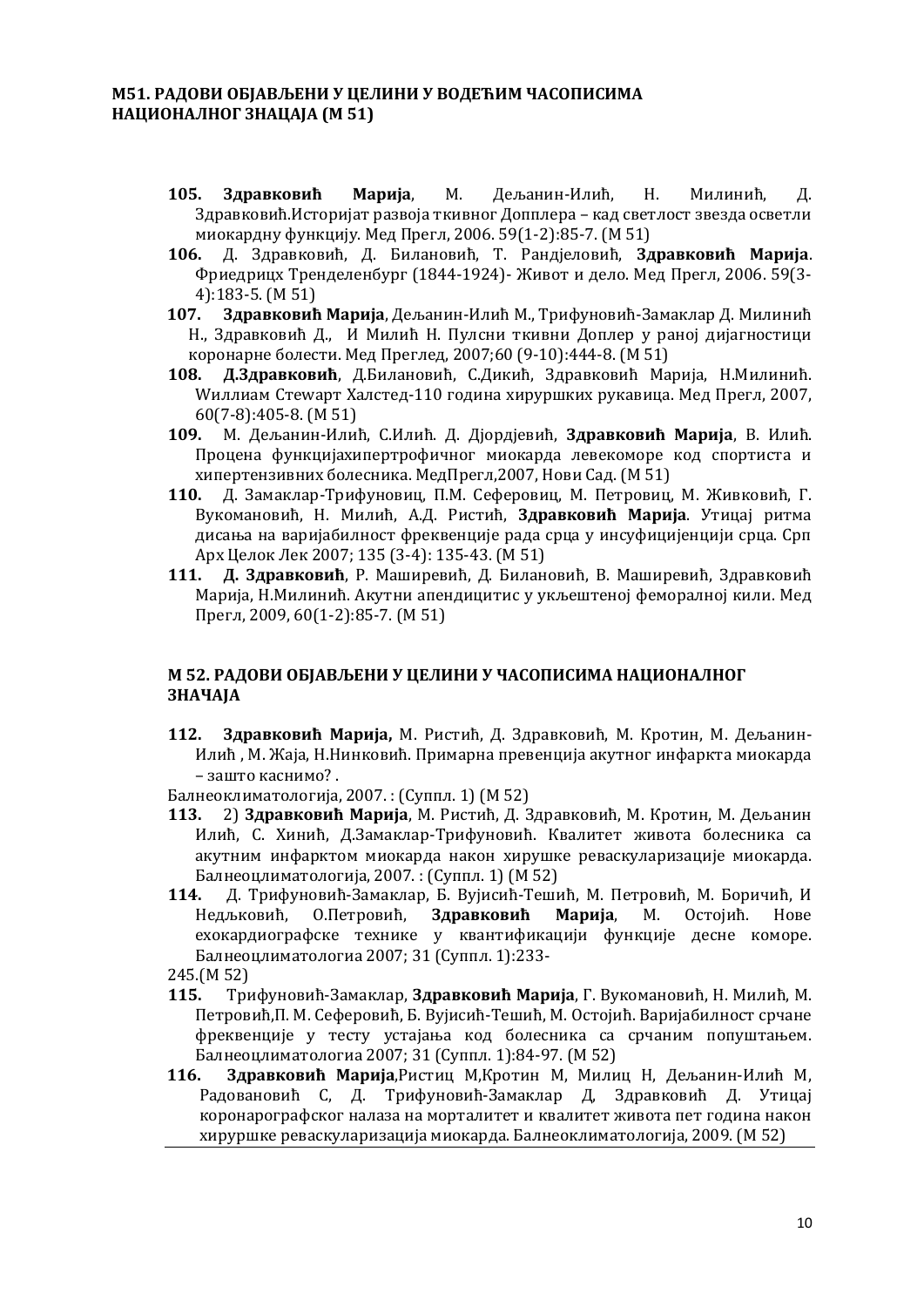#### **М53- радови објављени у целини у научним часописима**

**117. Маринковић Марија**, Д. Здравковић. Значај поремећених вредности серумских липида у

генези атеросклеротичних промена на коронарним крвним судовима код болесника са

исхемичном болести срца. Медицински подмладак, 1998., 1-2: 12-18. (М 53)

Здравковић Марија, М. Кротин, М. Дељанин – Илић. Рана дијагностика коронарне болести и улога пулсног ткивног допплера. Медицински подмладак, 2005, 57: 79- 85. (М 53)

- **118.** Д. Здравковић, Д. Билановић, Т. Рандјеловић, М. Гранић, С. Дикић, **Здравковић Марија** Значај ране дијагнозе колоректалног карцинома. Медицинска истраживања, Београд, 2005; 39 (1): 37-44. (М 53)
- **119. Здравковић Марија**, М. Дељанин-Илић, Р. Покрајац, Н. Милић, Д. Здравковић. Промене глобалне и регионалне дијастолне функције леве коморе у току старења – процена пулснимткивним Допплером. Медицинска истраживања, Београд, 2005. (М 53)
- **120. Здравковић Марија**, М. Ристић, Н. Милић, С.У.Павловић, Д. Трифуновић Замаклар, М. Кротин, Д. Здравковић, Н. Милинић. Утицај претходног акутног инфаркта миокардана квалитет живота болесника са аортокоронарним премошћавањем – зашто каснимо? Медицинска истраживања, Београд 2005; 39 (2): 5-11. (М 53)
- **121.** Д. Здравковић, Т. Рандјеловић, Д. Билановић, М. Гранић, С. Дикић, **Здравковић Марија,** Д. Николић. Утицај локализације тумора на кашњење у дијагнози код болесника са колоректалним карциномом. Медицинска истраживања, Београд 2005; 39 (2): 11-5. (М 53)

#### **М60. ЗБОРНИЦИ СКУПОВА НАЦИОНАЛНОГ ЗАЧАЈА**

#### **М61. Предавање по позиву са скупа националног значаја штампано у целини**

#### **М63. Саопштења са скупа националног значаја штампано у целини**

- **122.** Маринковић М, Гостиљац Д.Стереолошка анализа периамигдалоидног комплекса (ПАЦ) пацова. Зборник радова, XИ смотра Младих истраживача Универзитета у Београду, Науку младима, Београд, 1995, 49-54.
- **123.** Тодић Б, Кротин М, Дјоковић А, Миловановић Б, Жаја М, Нинковић Н, Здравковић М, Радовановић С, Бисенић В, Лисулов Д, Банићевић С. Прогностички значај мера дуготрајног РР варијабилитета код болесника на перитонеалној дијализи и хемодијализи. Зборник радова, Карнеф, Врњачка Бања, 2009, 24-32.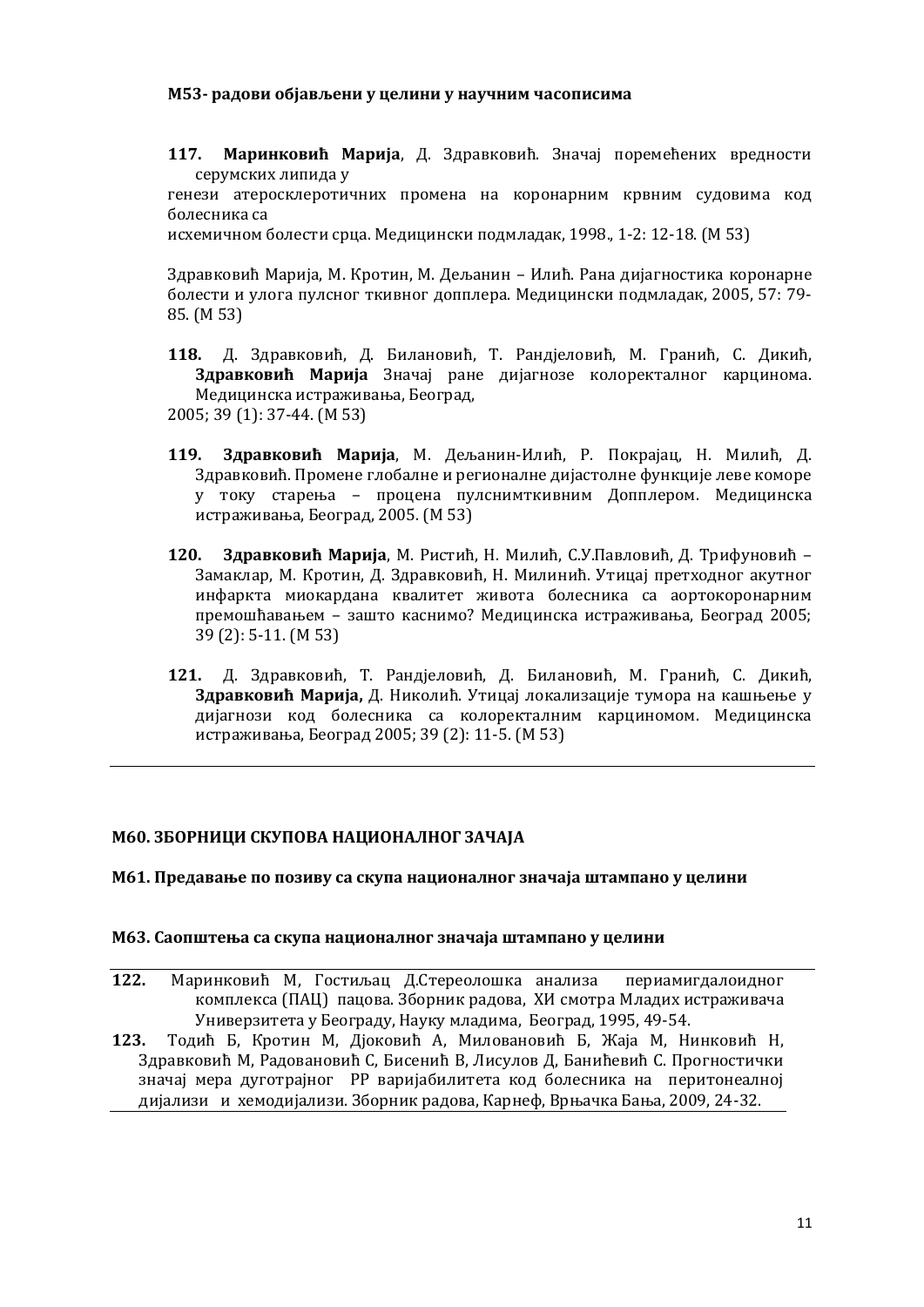#### **М64. Саопштења са скупа националног значаја штампано у изводу**

- **124.** Маринковић Марија, Гостиљац Д. Стереолошка анализа интеркалатних неуронских острва у амигдалоидном компексу. Конгрес студената медицине и стоматологије Југославије, Врњачка Бања, 1995. ( М 64)
- **125.** Р. Сладић-Маринковић, **Здравковић Марија**. Здрав возач безбедоносно управљање возилом. Ревија рада, 2005: 2 (4), 711. ( М 64)
- **126. Здравковић Мари**ја, Бисенић В, Милић Н, Кротин М, Миловановић Б, Жаја М Пушење и инфериорна локализација као фактори аритмијског ризика у акутном инфаркту миокарда. XИИИКонгрес кардиолога Југославије 17-20 октобар 2001, Нови Сад, Кардиологија 2001;супл.1: стр.103. ( М 64)
- **127.** В. Бисенић, З. Васиљевиц, М. Кротин, Б. Миловановиц, Ј. Драгицевиц, Б. Живановић,**Здравковић Марија**, Н. Милиц. Срчана инсуфицијенција у акутном инфаркту миокарда, функција леве коморе и преживљавање након интракоронарне тромболизе. XИИИ Конгрес кардиологаЈугославије 17-20 октобар 2001, Нови Сад, Кардиологија 2001;супл.1: стр.91. ( М 64)
- **128. Здравковић Марија**, Ристић М, Милић Н, Покрајац Р, Замаклар-Трифуновић Д, Миловановић Б, Нинковић Н, Жаја М, Банићевић С, Андрејић Ј. Заступљеност фактора ризика код болесника са акутним инфарктом миокарда: значај стила живота и примарне превенције. XВ Конгрес лекара Србије, 31 мај-4. јун 2005., Врњачка Бања, Зборник сажетака, стр. 24. ( М 64)
- **129. Здравковић Марија**, Дељанин-Илић М, Покрајац Р, Милић Н, Живковић Р, Нинковић Н,Трешњак Ј, Миловановић Б, Жаја М, Андрејић Ј. Дијастолна функција леве коморе и старењепроцена глобалне и регионалне дијастолне функције пулсним ткивним Допплером. XВ Конгрес лекара Србије, 31 мај-4. јун 2005., Врњачка Бања, Зборник сажетака, стр.81. ( М 64)
- **130. Здравковић Марија**, М.Ристић, Н.Милић, Д.Велимировић, М.Вранеш, С.У.Павловић,Д.Здравковић. Н.Милинић, Б.Ђукановић. Ехокардиографски предиктори смањеног петогодишњег преживљавања болесника са аортокоронарним премошћавањем. Четврти конгрес кардиоваскуларних хирурга Србије, Зборник сажетака, Београд, 2005.г. ( М 64)
- **131. Здравковић Марија,** М.Ристић, Н.Милић, Д.Велимировић, М.Вранеш, С.У.Павловић, Д.Здравковић. Н.Милинић, Б.Ђукановић. Утицај година старости на морталитет и квалитет живота болесника 5 година након аортокоранрног премошћавања. Четврти конгрес кардиоваскуларних хирурга Србије, Зборник сажетака, Београд, 2005.г. ( М 64)
	- **132.** Гостиљац Д., **Маринковић Марија.** Стереолошка анализа интеркалатних неуронских острва у амигдалоидном компексу. Конгрес студената медицине и стоматологије Југославије,Врњачка Бања, 1995. ( М 64)
	- **133.** Гостиљац Д**., Маринковић Марија.** Аналyсис оф аттитудес оф медицал студентс анд медицал доцторс абоут фемале хомосеxуалитy. 38 Конгрес студената медицине и стоматологије са међународним учешћем, Ниш, 1996. ( М 64)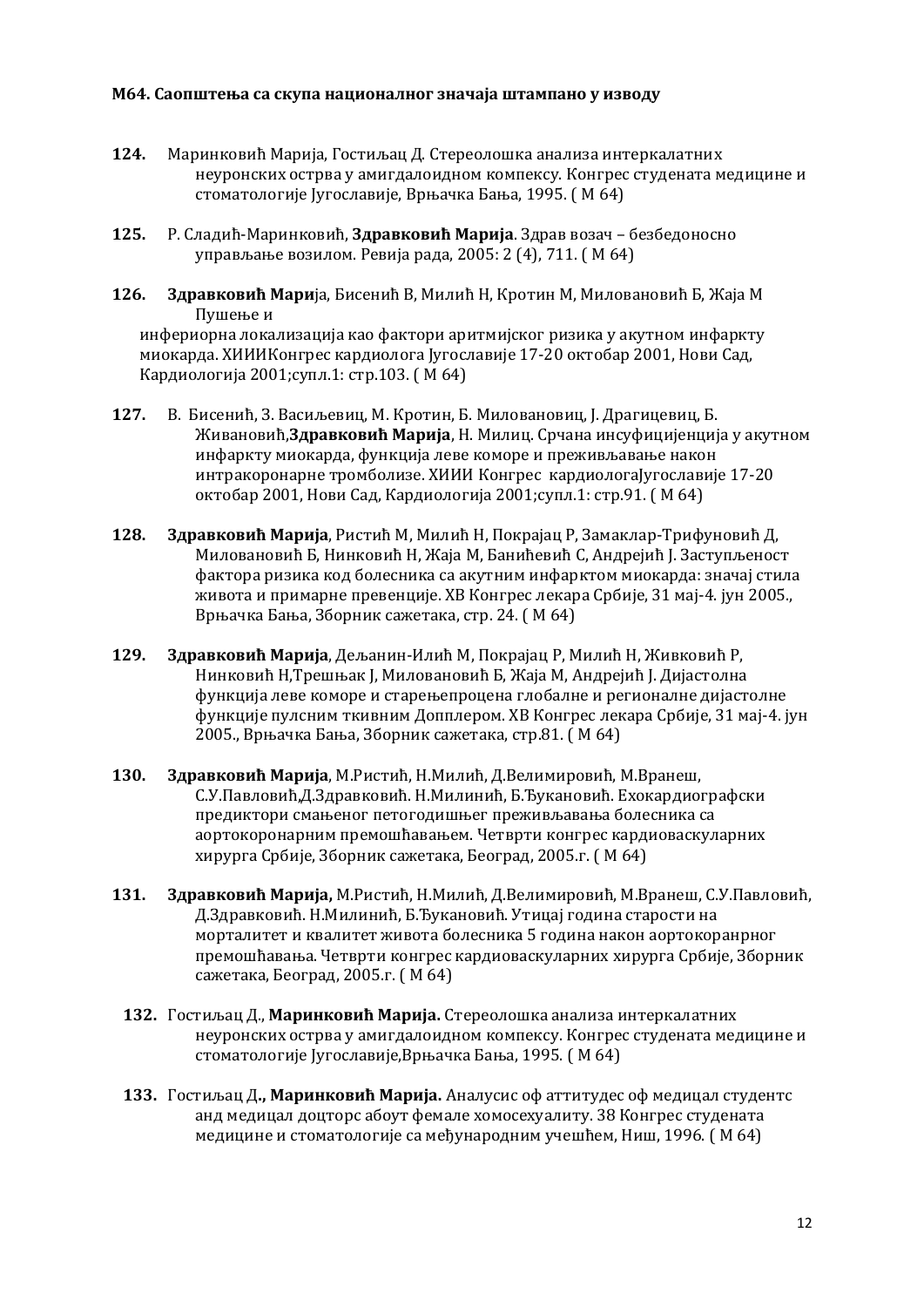- **134.** Сладић-Маринковић М., Драгашевић Г**., Здравковић Марија**, Рашета М. Возити или не са шећерном болешћу? Десети конгрес медицине рада Југославије са међународним учешћем,Ревија рада, 2001. ( М 64)
- **135.** Драгашевић Г., Сладић-Маринковић М., **Здравковић Марија**. Соколовска Д. Значај социјалне анкете у оцени радне способности возача Градског саобраћајног предузећа Београд, Десети конгрес медицине рада Југославије са међународним учешћем, Ревија рада, 2001. ( М 64)
- **136.** Сладић-Маринковић М., **Здравковић Мариј**а, Рашета М., Манојловић М. Радни статус возача Градског саобраћајног предузећа Београд након настанка инвалидности. Десети конгрес медицине рада Југославије са међународним учешћем, Ревија рада, 2001. ( М 64)
- **137.** Ровчанин З., Сладић-Маринковић Р., **Здравковић Марија**, Рашета М. Специфичности у хроничном морбидитету жена возача трамваја. Десети конгрес медицине рада Југославије са међународним учешћем, Ревија рада, 2001. ( М 64)
- **138. Здравковић Марија**, Кротин М., Жаја М. , Хинић С., Здравковић Д.,Милановић В., Вешовић Н. Срчана декомпензација код болеснице са одличном систолном функцијом леве коморе –физикални налаз или ехокардиограм? Тимочки медицински дани, Зборник сажетака, 2006. ( М 64)
- **139.** Вешовић Н., Радовановић Д**., Здравковић Марија**, Спасић ЗТ., Милановић В. Атријални флуттер након плућних ресекција. Тимочки медицински дани, Зборник сажетака, 2006. ( М 64)
- **140. Здравковић Марија**, Кротин М., Жаја М. , Дробњак-Томашек О., Здравковић Д.,Милановић В., Вешовић Н. Акутни инфаркт миокарда у астматичном нападу код болесника са уредним коронарографским налазом. Тимочки медицински дани, Зборник сажетака, 2006. ( М 64)
- **141. Здравковић Марија,** Нинковић Н., Милић Н., Живковић Р., Парапид Б., Жаја М., Замаклар Трифуновић Д., Здравковић Д. Дијабетес, хиперлипопротеинемија и гојазност – значај примарне и секундарне превенције у настанку акутног инфаркта миокарда.Тимочки медицински дани, Зборник сажетака, 2005. ( М 64)
- **142. Здравковић Марија**, Нинковић Н., Гостиљац Д., Жаја М., Здравковић Д. Милановић В.,Милић Н. Хипертиреоза код болесника са тахиаритмијом абсолутом, дилатираном левом преткомором и сумњом на коронарну болест – приказ случаја. Тимочки медицински дани,Зборник сажетака, 2005. ( М 64)
- **143.** Радовановић Д., Милановић В**., Здравковић Марија**, Вешовић Н. Аспергилома пулмонуминвасивум- приказ случаја. Тимочки медицински дани, Зборник сажетака, 2006. ( М 64)
- **144. Здравковић Марија**, М. Ристић, Н. Милић, С.У. Павловић, Д. Здравковић,Љ.Бајић-Бибић, Р.Покрајац Разлике у квалитету живота мушкараца и жена пет година наконаортокоронарног премошћавања.ВИИИ Конгрес Интерне медицине Србије и Црне Горе.Игало,2006. ( М 64)
- **145. Здравковић Марија**, М. Ристић, Н. Милић, С.У. Павловић, Д. Здравковић,Љ.Бајић-Бибић, Р.Покрајац. Преоперативни еходардиографски предиктори квалитета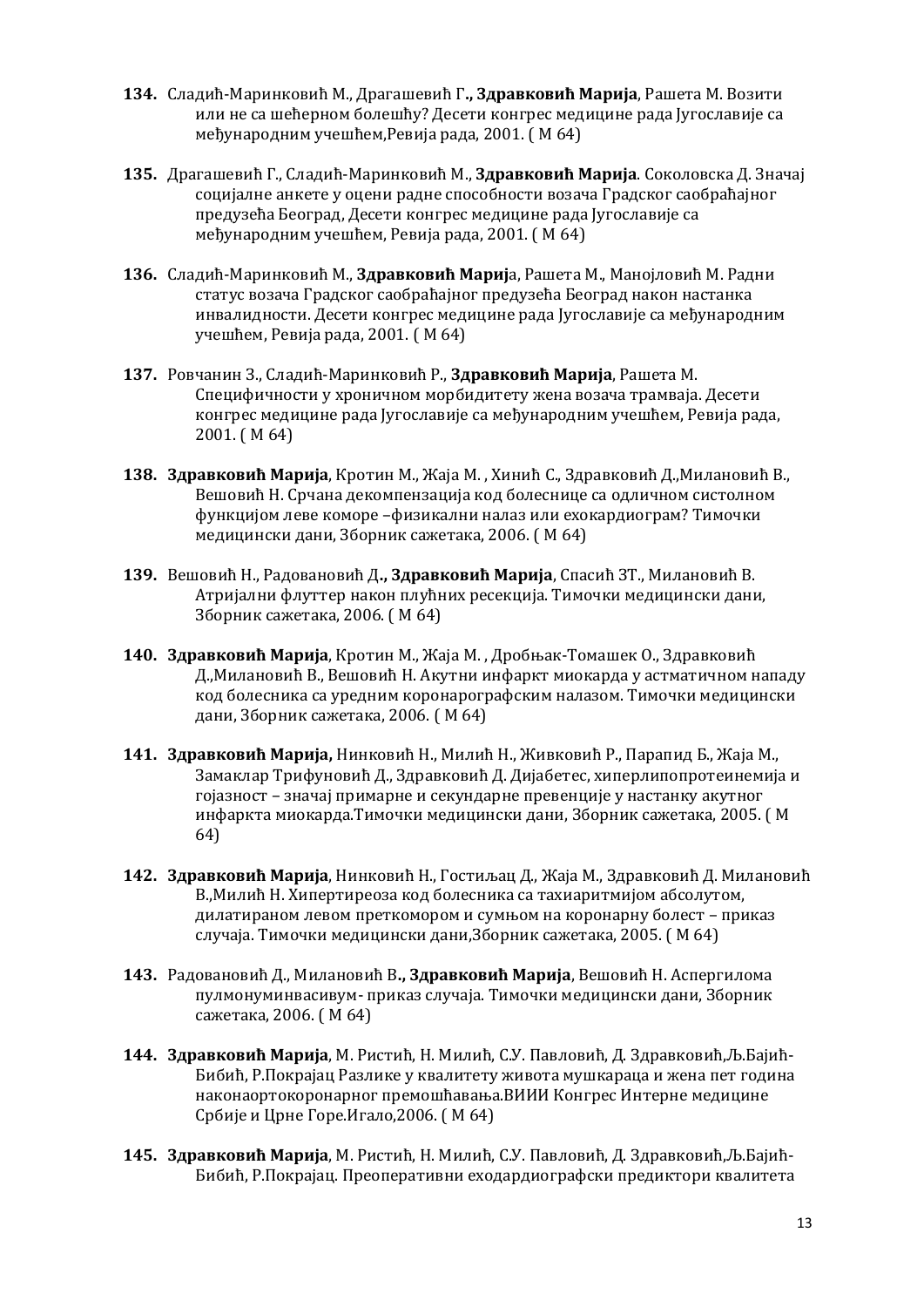живота пет година након аортокоронарног премошћавања. ВИИИ Конгрес Интерне медицине Србије и Црне Горе.Игало,2006. ( М 64)

- **146. Здравковић Марија**, М. Ристић, Ј. Перуничић, М. Кротин, М. Дељанин-Илић, Н. Милић, М. Жаја, Д. Здравковић, С. Хинић, Н. Нинковић. Утицај редовног физичког тренинга на дијастолну функцију код активних спортиста – веслача репрезентативаца. XВИ конгрес Удружења кардиолога Србије . Београд, 14-17. октобар 2007. ( М 64)
- **147.** Н.Нинковић, С. Симић-Огризовић, Т. Јемцов, М. Стошовић, С. Радовановић, М. Кротин, **Здравковић Марија**, С.Хинић Баницевић, В. Бисенић . Хомоцистеин, Цреацтив протеин ималнутритиција: какав је њихов значај у појави ране атеросклерозе код болесника на хемодијализи. XВИ конгрес Удружења кардиолога Србије . Београд, 14-17. октобар 2007. ( М64)
- **148.** Ђ. Миљевић, **Здравковић Марија**, Н. Зигић, Димитријевић, Д. Шукљевић. БНП и ехокардиографија у акутном инфаркту миокарда. XВИ конгрес Удружења кардиолога Србије . Београд, 14-17. октобар 2007. ( М 64)
- **149. Здравковић Марија**, М. Ристић, Н. Милић, М. Кротин, М. Дељанин-Илић, М. Жаја, Д.Трифуновић-Замаклар, С. Банићевић, Д. Здравковић, Н.Милинић Ехокардиографски предиктори смањеног петогодишњег преживљавање болесника са аортокоронарним бy-пасс-ом. XВИ конгрес Удружења кардиолога Србије . Београд, 14-17. октобар 2007. ( М 64)
- **150.** С. Банићевић, Б. Обреновић-Кирћански, М. Кротин, М. Жаја, Б. Миловановић, Ј. Шарић, **Здравковић Марија**, Б. Тодић. Ехокардиографски параметри код болесника са акутним инфарктом миокарда у присуству и одсуству срчане инсуфицијенције. XВИ конгрес Удружења кардиолога Србије . Београд, 14-17. октобар 2007. ( М 64)
- **151. Здравковић Марија**, М. Ристић, Н. Милић, М. Кротин, М. Дељанин-Илић, М. Жаја, Д. Трифуновић- Замаклар, Ј. Шарић,Д. Здравковић, Н. Милинић. Утицај претходног акутног инфаркта миокарда на квалитет живота болесника са аортокоронарним бy-пасс-ом XВИ конгрес Удружења кардиолога Србије . Београд, 14-17. октобар 2007. ( М 64)
- **152.** Ј. Шарић, М. Кротин, Н. Нинковић, Б. Миловановић, **Здравковић Марија**, С. Хинић, М. Жаја,Б. Тодић, С. Банићевић, З. Васиљевић, Ј. Петровић Утицај липида на ток коронарне болести XВИ конгрес Удружења кардиолога Србије . Београд, 14-17. октобар 2007. ( М 64)
- **153.** Ј. Шарић, М. Кротин, Н. Нинковић, Б. Миловановић, М. Жаја, В. Бисенић, Н. Антонијевић, С.Банићевић, **Здравковић Марија**, Д. Лисулов, Ј. Петровић, З. Васиљевић Тип личности и инфаркт миокарда током петогодишњег праћења XВИ конгрес Удружења кардиолога Србије .Београд, 14-17. октобар 2007. ( М 64)
- **154.** С. Радовановић, М. Кротин, Т. Симић, Н. Нинковић, М. Жаја, Д.В. Симић, **Здравковић Марија**, С. Дјордјевић, Б. Тодић, Ј. Шарић, Д. Здравковић. Утицај ремоделовања леве коморена пораст маркера оксидативног стреса код болесника са исхемијском дилатативном кардимиопатијом. 2. Конгрес ехокардиографског удружења Србије, октобар, 2008. ( М 64)
- **155.** С. Радовановић, М. Кротин, Т. Симић, Н. Нинковић, **Здравковић Марија,** Д. Поповић- Лисулов, Д.В. Сими С. Дјордјевић, А. Дјоковић, Д. Здравковић. Повезаност нивоа малондиалдехида и тиолских група са систолном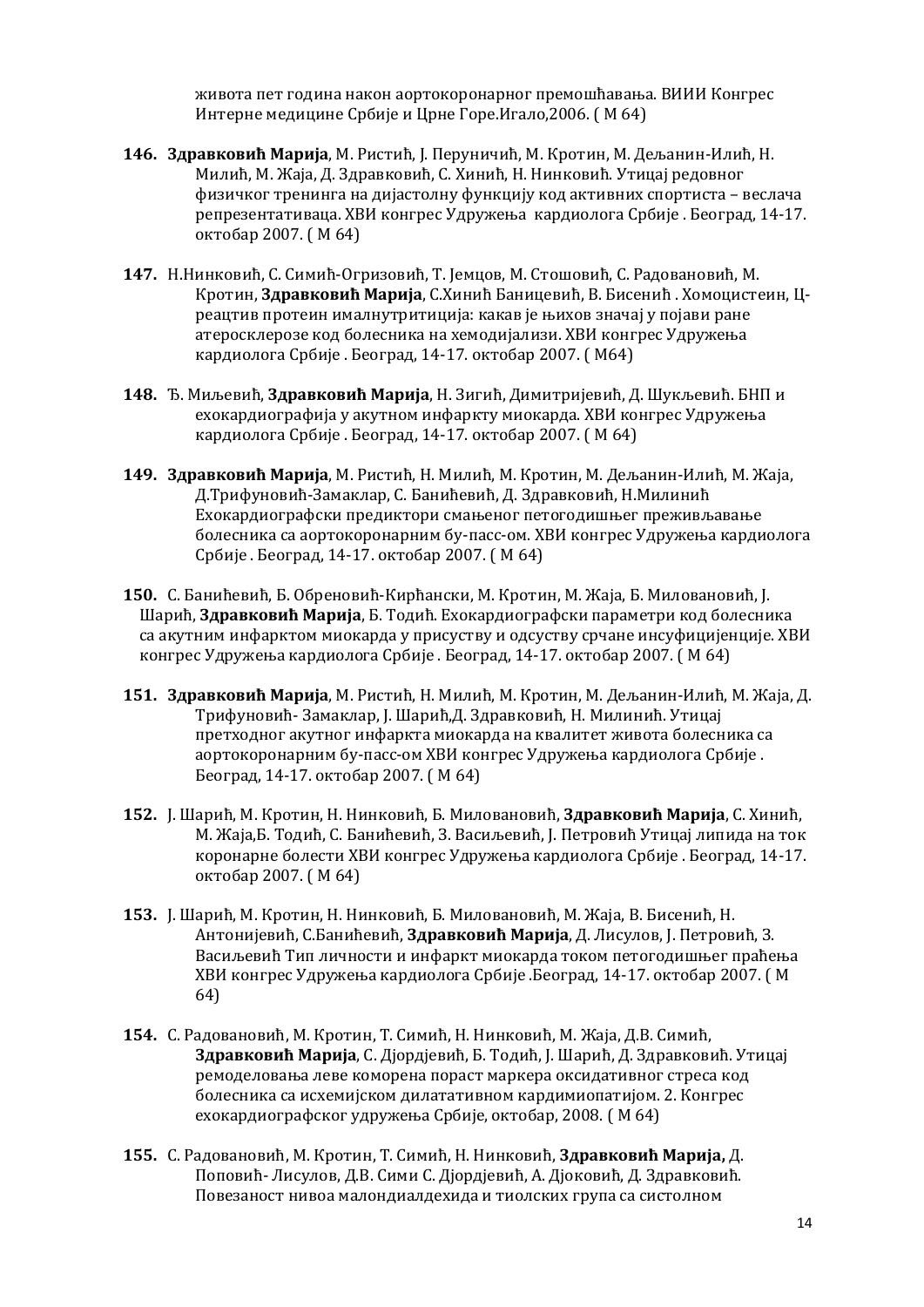дисфункцијом леве коморе. 2. Конгрес ехокардиографског удружења Србије, октобар, 2008. ( М 64)

- **156. Здравковић Марија**, М. Кротин, М. Дељанин-Илић\*, Н. Милић\*\*, М. Жаја, С. Радовановић, С. Банићевић, Д. Поповић-Лисулов, Н. Нинковић, Д. Здравковић. Процена дијастолне функције пулсним ткивним допплером код здравих испитаника. 2. Конгрес ехокардиографског удружења Србије, октобар, 2008. ( М 64)
- **157. Здравковић Марија**, М. Ристић, М. Кротин , Ј. Перунучић, М. Дељанин-Илић, М. Жаја, С Радовановић, С. Банићевић, Ј. Шарић, Д. Здравковић. Квантификација дијастолне функције професионалних спортиста веслача новим ехокардиографским параметрима. 2. Конгрес ехокардиографског удружења Србије, октобар, 2008. ( М 64)
- **158. Здравковић Марија,** М. Ристић, М. Кротин , Ј. Перунучић, М. Дељанин-Илић, М. Жаја, С.Радовановић, Д. Здравковић, Б. Цакић, Љ. Бајић- Бибић Значај нових ехокардиографскихпараметара у процени дијастолне функције професионалних спортиста – веслача. Конгрес интерниста Србије, Златибор, 2008. ( М 64)
- **159. Здравковић Марија,** М. Кротин, М. Дељанин-Илић, М. Жаја, С. Радовановић, Д. Здравковић, Б. Цакић, Љ. Бајић- Бибић. Ехокардиографске карактеристике професионалних спортиста – веслача. Конгрес интерниста Србије, Златибор, 2008. ( М 64)
- **160.** С. Радовановиц, Т. Симиц, М. Кротин, Н. Нинковиц, М. Заја, Д.В. Симиц, **Здравковић Марија**, С. Дјордјевиц, Б. Цакић , Д. Здравковић. Значај нових маркера оксидативног стреса у квантификацији тежине исхемијске дилатативне кардиомиопатије. Конгрес интерниста Србије, Златибор, 2008. ( М 64)
- **161.** С. Радовановиц, Т. Симиц, М. Кротин, Н. Нинковиц, **Здравковић Мариј**а, М. Заја, Д.В. Симиц, С. Дјордјевиц, Б. Цакић, Д. Здравковић. Практична вредност одредјивања нивоа малондиалдехида и тиолских група у дилатативној исхемијској кардиомиопатији. Конгрес интерниста Србије, Златибор, 2008. ( М 64)
- **162. Здравковић Марија,** Кротин М., Здравковић Д., Милић Н., Ристић М., Радовановић С., Жаја М., Тодић Б., Милановић В., Поповић-Лисулов Д. Квалитет живота болесника након хируршке реваскуларизације миокарда –преоперативна ехокардиографска процена. Зборник радова, XXВИИИ Тимочки медицински дани, Зајечар, 2009. (М 64)
- **163. Здравковић Марија**, Перуничић Ј. , Ристић М. , Кротин М., Здравковић Д., Милић Н, ,Радовановић С., Жаја М., Тодић Б., Милановић В., Поповић-Лисулов Д. Ехокардиографске особености врхунских активних спортиста – где су границе спортског срца? Зборник радова, XXВИИИ Тимочки медицински дани, Зајечар, 2009. ( М 64)
- **164. Здравковић Марија**, М. Ристиц, М. Кротин, Н. Милиц, М. Дељанин-Илић , С. Радовановић, Д.Трифуновић-Замаклар, Д. Здравковић, Ј Шарић, Б. Тодић. Повезаност комплексности коронарографског налаза са петогодишњим преживљавањем болесника након хируршке реваскуларизација миокарда. Зборник радова, ИИИ КОНГРЕС УДРУЖЕЊА ЗА АТЕРОСКЛЕРОЗУ СРБИЈЕ, САНУ, Београд, 2009. ( М 64)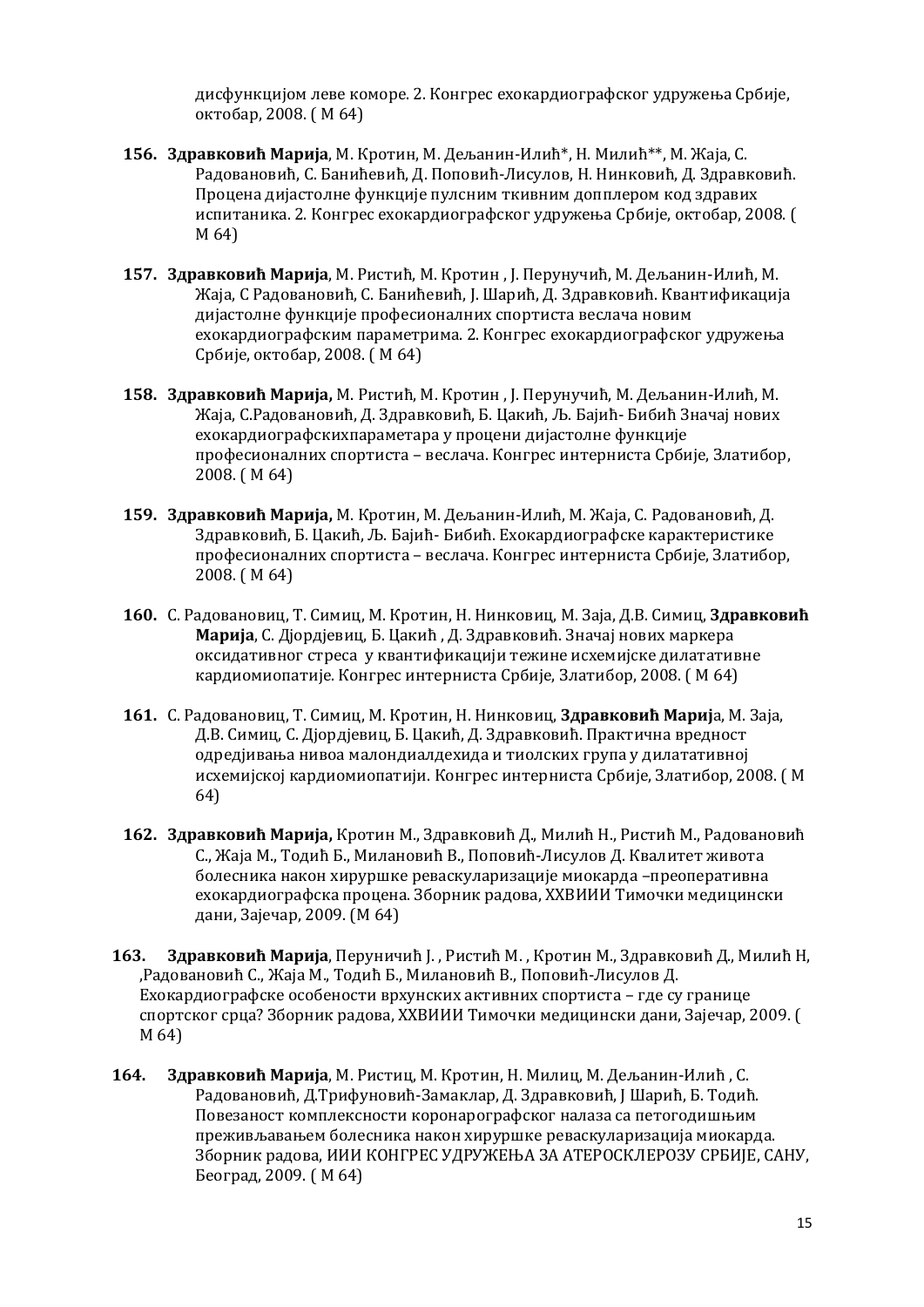**165. Здравковић Марија**, М. Ристиц, М. Кротин, Н. Милиц, М. Дељанин-Илић , С. Радовановић, Д. Трифуновић-Замаклар, Д. Здравковић, Ј Шарић, Б. Тодић. Утицај опсежности коронарографског налаза на квалитет живота болесника пет година након хируршке реваскуларизација миокарда. Зборник радова, ИИИ КОНГРЕС УДРУЖЕЊА ЗА АТЕРОСКЛЕРОЗУ СРБИЈЕ, САНУ, Београд, 2009. ( М 64)

#### **M66. Уређивање зборника саопштења скупа националног значаја**

- **166.** Часопис удружења кардиолога Србије, Срце и крвни судови, Суплемент сажетака 19.Конгреса Удружења кардиолога Србије, 2013: 32 (3).
- **167.** Члан уређивачког одбора свих бројева часоиса Срце и и крвни судови од оснивања

### **М70. ДИСЕРТАЦИЈЕ**

#### **М71. Одбрањена докторска дисертација**

Докторска дисертација «Утицај физичког тренинга на електрокардиографске и ехокардиографске карактеристике активних фудбалера у адолесцентном добу« , одбрањена 26. 05.2010. године на Медицинском факултету у Београду (М 71)

#### **М72. Одбрањен магистарски рад**

Магистарски рад «Предиктори морталитета и квалитета живота болесника са аортокоронарним премошћавањем 5 година након хируршке реваскуларазиције миокарда» одбрањен 15.06. 2005. године на Медицинском факултету у Београду. (М 72)

Доктор Марија Здравковић се бави истраживањима из области хипертензије, коронарне болести и синдрома спортског срца као и комплексним проблемом изненадне срчане смрти код спортиста. Истраживања су посвећена широком дијапазону различитих проблема, који укључују: ехокардиографску евалуацију болесника са посебним освртом на нове ехокардиографске методе, праћење фактора који утичу на смањење инциденције и бољу терапијску комплијансу код болесника са артеријском хипертензијом, а посебно проблему диференцијалне дијагнозе физиолошких промена на срчаном мишићу у поређењу са почетним променама урођених кардиомиопатија код спортиста.

Радови др Марије Здравковић цитирани су више пута у међународним часописима (без аутоцитата и хетероцитата), по подацима Универзитетске библиотеке "Светозар Марковић" у Београду. Хиршов индекс је у прилогу.

Доктор Марија Здравковић је од оснивања часописа "Срце и крвни судови" члан уређивачког одбора часописа. Такође је од 2011. до 2015. године била секретар Кардиолошке секције Српског лекарског друштва и у том периоду активно учествовала у организацији и програмском – стручном формирању сваког састанка ове секције.

Рецензент је значајног броја радова у часописима са SCI листе.

Истраживач је у међународним пројектима и руководи пројектним задацима у:

- European Society of Hypertension and Chinese Hypertension League "Stroke in hypertension, optimal treatment trial" (Acronym: ESH-CHL-SHOT), пријављен Европској комисији као FP7-пројекат **(**EUDRACT NUMBER: 2012-001757-21; Clinical Trials: NCT01563731);

- EUROASPIRE IV (European Action on Secondary and Primary Prevention by Intervention to Reduce Events) студији чији је организатор Европско удружење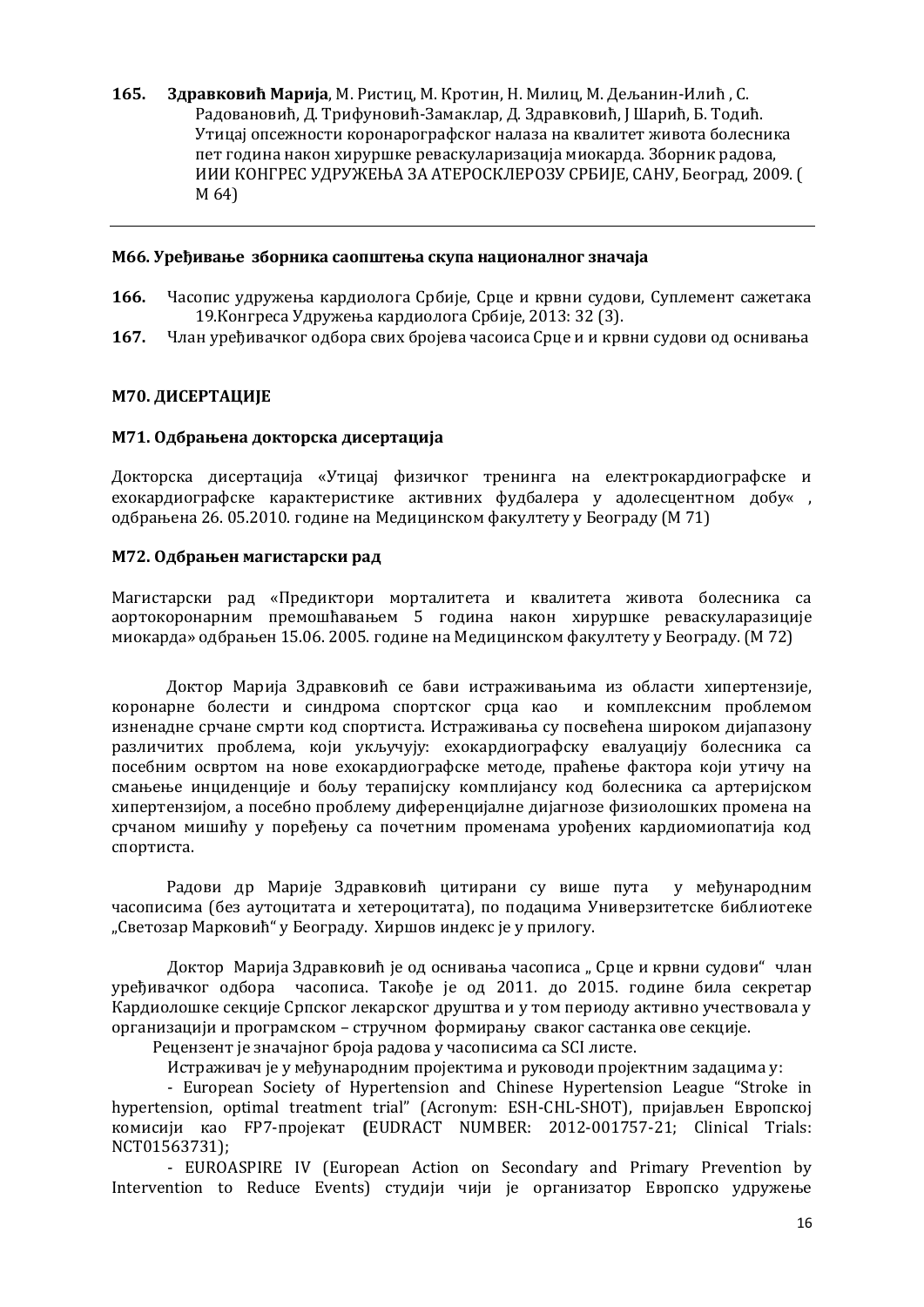кардиолога. (MAIN SPONSOR: European Society of Cardiology; FUNDER: European Society of Cardiology; STUDY COORDINATION CENTRE: Cardiovascular Medicine, NIHR, Imperial College London)

### *Организовање научних састанака и симпозијума*

Др Марија Здравковић је обављала функцију секретара Кардиолошке секције Српског лекарског друштва за период 2011- 2015.године, а од 2010. Године је члан Председништва секције.

Члан је организационог одбора медјународних скупова и председавајући сесија:

- The 7th Central European Meeting on Hypertension and 4th Serbian Society of Hypertension Meeting, 20-23th March, 2014, Belgrade, Serbia

- The 7th International Symposium of Neurocardiology and the 6th International Symposium on Noninvasive Electrocardiology, Neurocard 2015, 16-17th October 2015.

Др Марија Здравковић је учествовала у организацији бројних домаћих научних састанака и симпозијума:

- Свих састанака Кардиолошке секције СЛД-а од 2011-2015. године као секретар секције
- Члан научног одбора и секретар X, XI, XII, XIII, XIV, XV Конгреса интерниста Србије (2010-2015. године), -
- Члан научног одбора III и IV Школе артеријске хипертензије (организатор Удружење за хипертензију, 30-31. октобар 2010.године, Београ, 4-5. октобар 2011, Ниш)
- Члан организационог одбора, The First Congress of Cardiovascular Imaging of Serbia with international participation, 1-3rd March, Belgrade
- Члан организационог и научног одбора The 9th Belgrade Summit of Interventional Cardiologist, 22-25th April 2015
- Члан научног одбора Cardios 2015

Руковођење или учешће на пројектима; сарадња са другим научним институцијама; међународна сарадња.

- Др Марија Здравковић је била стипендиста Фонда Мадлене Јанковић (1997/1998. године) и стипендиста Министарства науке и технологије Републике Србије (1998.).
- Др Марија Здравковић је учетвовала и тренутно учествује у више научних пројеката Министарства науке Републике Србије:

2011-2015. Научни сарадник на пројекту Министарства за науку Републике Србије "Митрална инсуфицијенција", руководилац пројекта проф. Др Босиљка Вујисић-Тешић

2011-2015. Научни сарадник на пројекту Министарства за науку Републике Србије "Акутни коронарни синдром: истраживање вулнерабилности (плака, крви и миокарда), оптимално лечење и одредјивање прогностичких фактора", руководилац пројекта проф. Др Миодраг Остојић, потпројекат "Кардиопулмонални функционални капацитет: значај у избору терапије и детерминисању дијагнозе", руководилац Доц. Др Ивана Недељковић

2007 -2010. – истраживач сарадник на пројекту Министарства за науку Републике Србије, руководилац проф. Др Миодраг Остојић, бр.145053, "Исхемијска болест срца: рана дијагностика, процена тежине и избор оптималне терапије"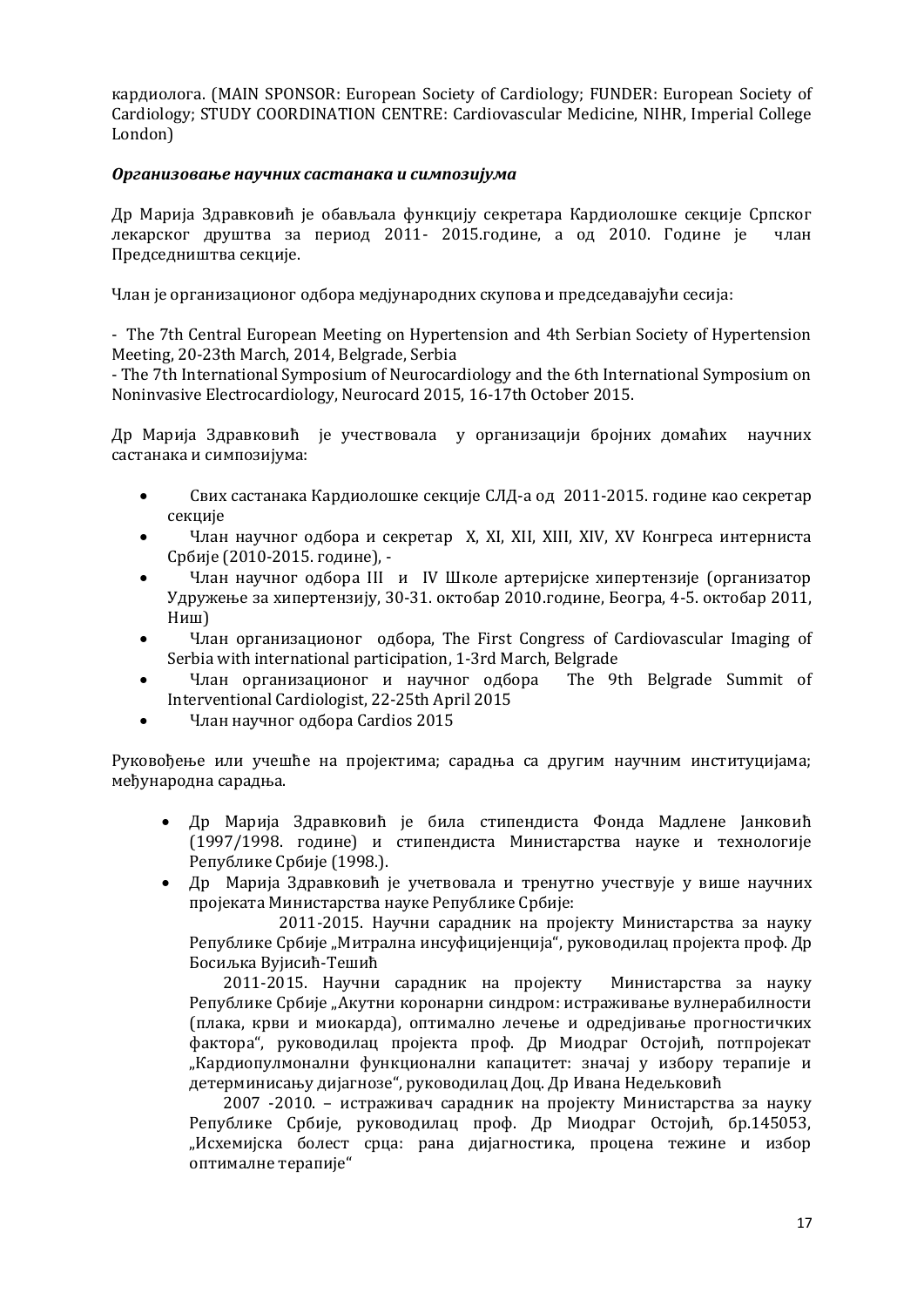- Такође је учествовала у више клиничких и међународних студија као истраживач и координатор .
- Вођа је следећих клиничких академских пројеката у КБЦ "Бежанијска коса" у организацији Европског удружења кардиолога и Европског удружења за хипертензију:2010. – истраживач сарадник на медјународном пројекту Cibis Eld- Follow up Study, суорганизатор Министарство за науку СР Немачке

-PAHIS – научни академски пројекат Удружења за хипертензију Србије уз подршку Европског удружења за хипертензију

-EORP – EUROASPIRE IV Hospital Registry

-EORP – EUROASPIRE IV Primary Registry

-EORP – Atrial Fibrilation Regitry

-EORP – Cardiomyopathy and Myocarditis Registry

-EORP - Cardiac Oncology Toxicity (COT) registry

-ESH SHOT registry – Регистар Европског удружења за хипертензију И Удружења за хипертензију НР Кине

#### *Награде за научни рад*

Др Марија Здравковић је добитник почасног звања Fellow of the European Society of Cardiology – FESC од 2014. године као и почасног звања European Specialist for Hypertension додељеног од стране ESH- European Society for Hypertension 2013. Године.

У септембру 2011. године је била добитник гранта Европског удружења за хипертензију - Европска школа хипертензије, Барселона, Шпанија

Јуна 2011., 2014. и 2015. године је била добитник гранта Европског удружења за хипертензију, за презентацију резултата научно истраживачког рада на Европском Конгресу за хипертензију, у Милану и Атини.

Као студент генерације добитник је почасних награда Медицинског факултета у Београду као и Универзитета у Београду за студента генерације 1998. године Медицинског факултета у Београду. Добитник је и Повеље Српског лекарског друштва за најбољег дипломираног студента Медицинског факултета у Београду . 1999. је наградјена и наградом Задужбине «Никола Спасић» за најбољег студента Медицинског факултета у Београду.

Током свих 6 година студија, од 1993. до 1998. године, добитник је годишњих награда Медицинског факултета у Београду за најбољег студента на години.Од 1994. до 1998. године је била типендиста Фонда Републике Србије за развој уметничког и научног подмалатка.

Др Марија Здравковић је добитник Златне медаље на Савезном такмичењу СР Југославије из хемије, одржаном 1992. године у Кладову, а са научно-истраживачким радом је освојила прво место на Републичком такмичењу из хемије, 1992. године у Београду.

Друга достигнућа (рецензије, рецензије у часописима, секције, удружења)

Др Марија  $3\mu$ равковић је рецензент у часопису "International Journal of Cardiovascular Imaging", "Српски архив целокупног лекарства" и генерални секретар часописа "Срце и крвни судови".

Др Марија Здравковић је председник Радне групе за аритмије Удружења кардиолога Србије za 2016 годину.

#### г) Усавршавања у земљи и иностранству

Др Марија Здравковић је као студент Медицинског факултета у Београду током 1995. године боравила две недеље на Медицинском факултету у Мајамију, Флорида, на